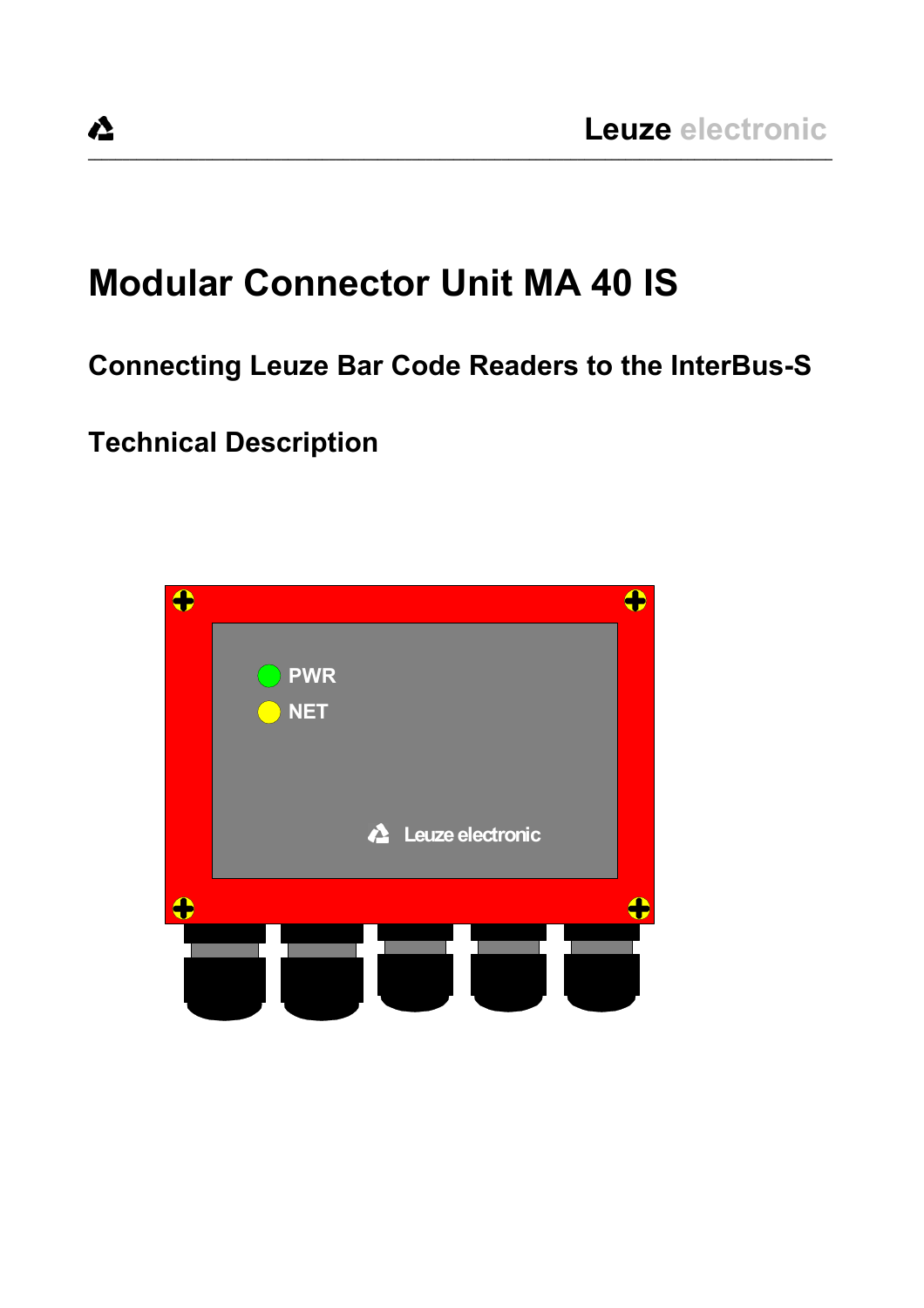**Copyright 1996 Leuze electronic GmbH + Co**

*Part No.:*<br>*Print No. : Print No. : D 066/00-10/96*

**\_\_\_\_\_\_\_\_\_\_\_\_\_\_\_\_\_\_\_\_\_\_\_\_\_\_\_\_\_\_\_\_\_\_\_\_\_\_\_\_\_\_\_\_\_\_\_\_\_\_\_\_\_\_\_\_\_\_\_\_\_\_\_\_\_\_\_\_\_\_\_\_\_\_\_\_\_\_\_\_\_\_\_\_\_\_\_\_\_\_\_\_\_\_\_\_\_\_\_\_\_\_\_\_\_\_\_\_**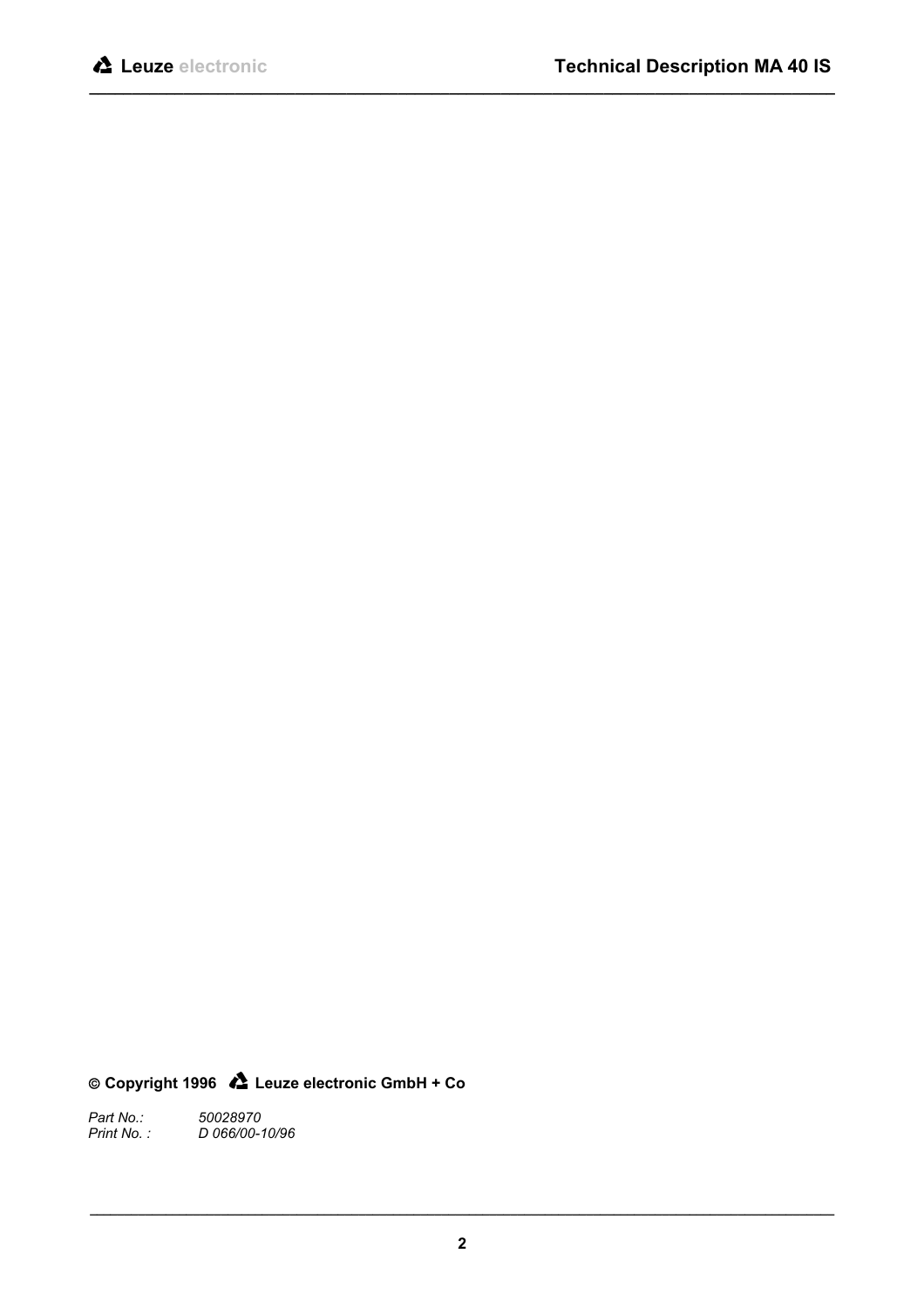All rights reserved, especially the rights of production, distribution and translation. Copying or reproduction in any form (print, photocopy, microfilm or storage in an information retrieval system) requires prior written permission from  $\triangle$ **Leuze electronic GmbH + Co.**

**\_\_\_\_\_\_\_\_\_\_\_\_\_\_\_\_\_\_\_\_\_\_\_\_\_\_\_\_\_\_\_\_\_\_\_\_\_\_\_\_\_\_\_\_\_\_\_\_\_\_\_\_\_\_\_\_\_\_\_\_\_\_\_\_\_\_\_\_\_\_\_\_\_\_\_\_\_\_\_\_\_\_\_\_\_\_\_**

Changes due to technical improvement may be made.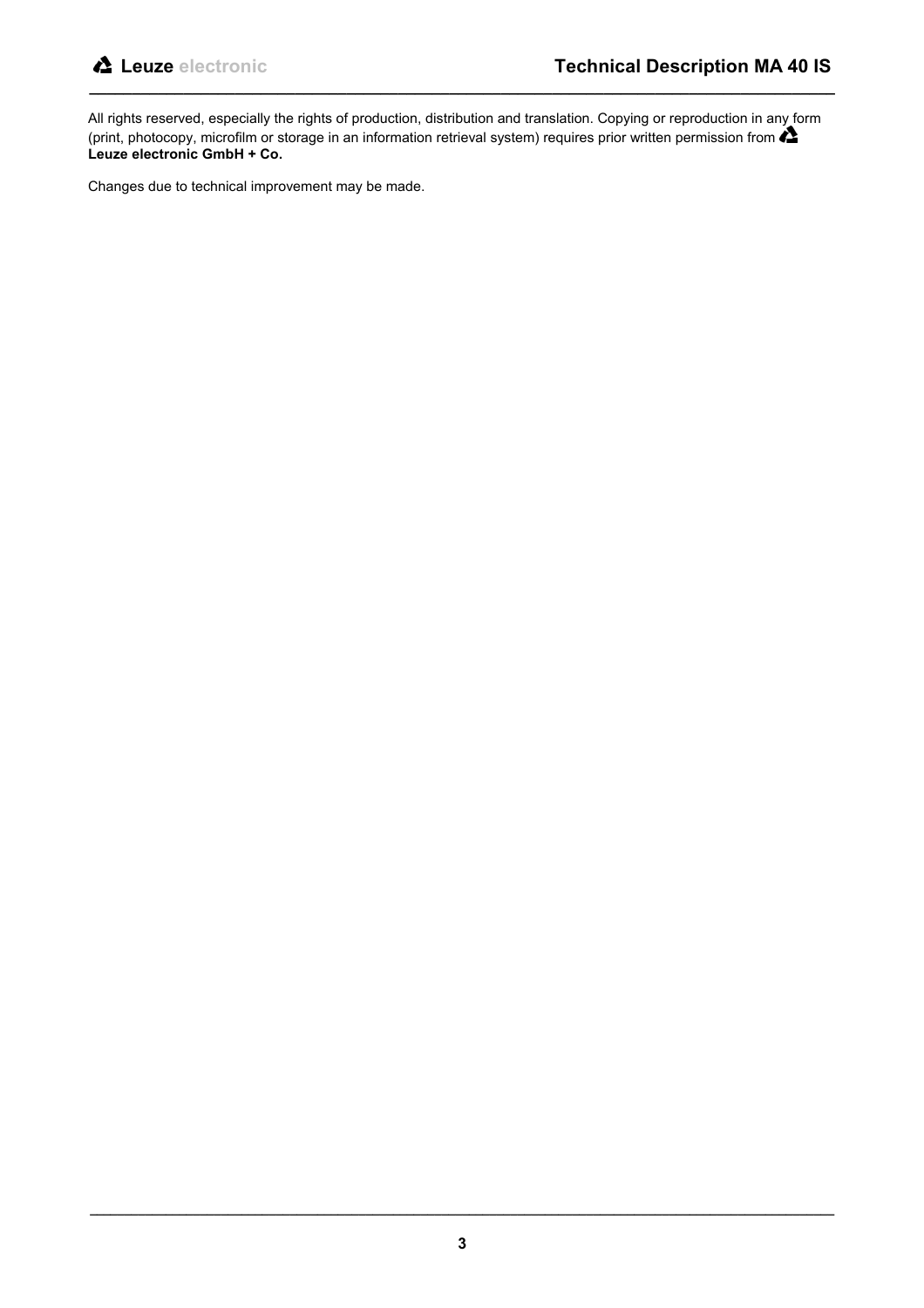# Table of contents:

| 2.4. Connecting an external device via RS 232- (V.24)- interface13 |  |
|--------------------------------------------------------------------|--|
|                                                                    |  |
|                                                                    |  |
|                                                                    |  |
|                                                                    |  |
|                                                                    |  |
|                                                                    |  |
|                                                                    |  |
|                                                                    |  |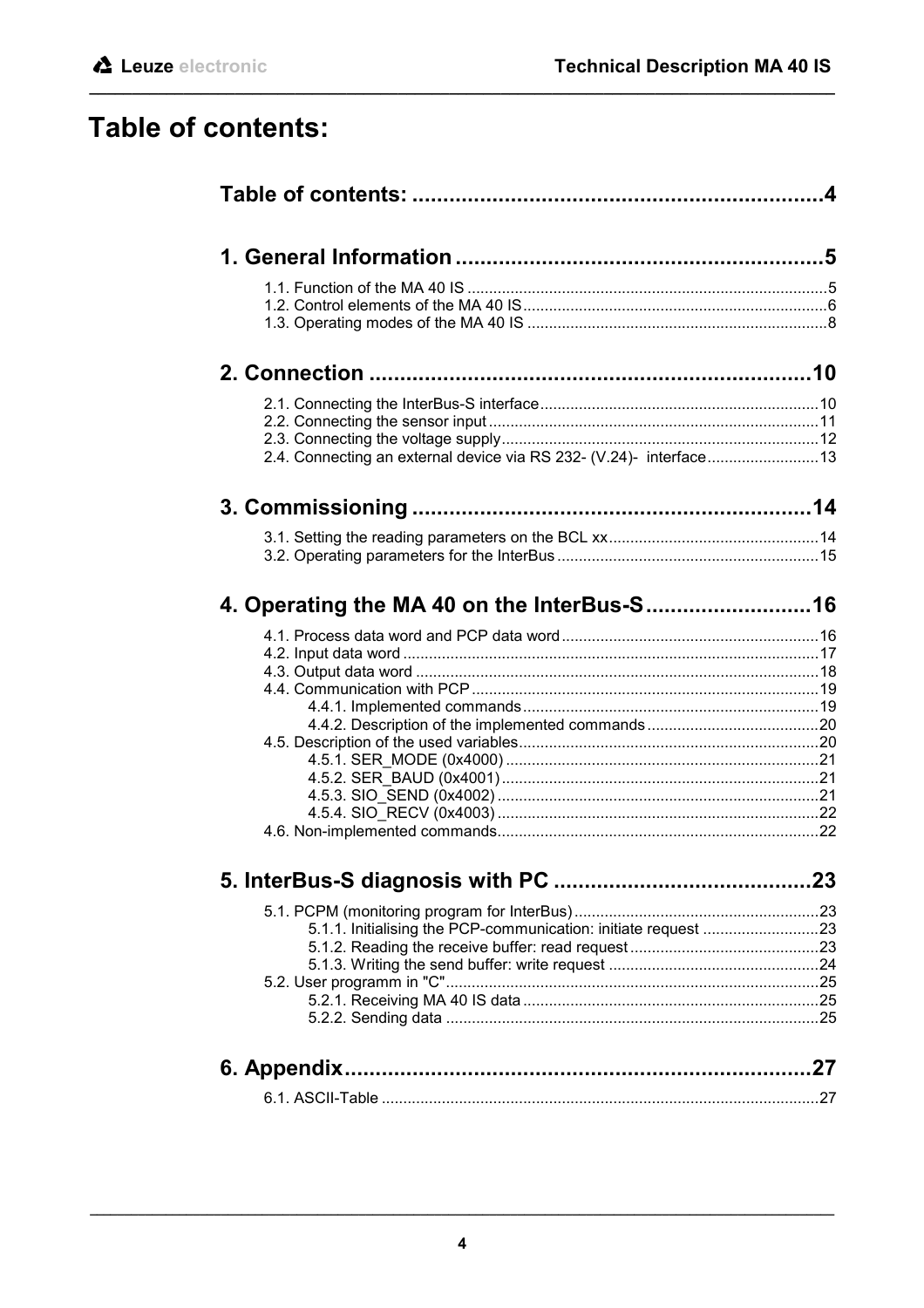# **1. General Information**

## **1.1. Function of the MA 40 IS**

The Modular Connector Unit MA 40 IS serves to connect Leuze bar code readers of the generation BCL 40/80 directly to the InterBus-S. This is accomplished by transferring the data from the scanner via an RS 232 (V.24) interface to the MA 40 IS where a module converts it into the InterBus-S format. The data format of the RS 232 interface corresponds to the standard Leuze data format.

**\_\_\_\_\_\_\_\_\_\_\_\_\_\_\_\_\_\_\_\_\_\_\_\_\_\_\_\_\_\_\_\_\_\_\_\_\_\_\_\_\_\_\_\_\_\_\_\_\_\_\_\_\_\_\_\_\_\_\_\_\_\_\_\_\_\_\_\_\_\_\_**

*General information*

**9600 baud, 8 data bits, no parity, 1 stop bit**



*Fig. 1: Connecting a BCL to the InterBus-S*

All Leuze bar code readers are pre-set to this data format at the factory so that no further adjustment of the RS 232 format is needed. The bar code reader can be connected directly to the MA 40 IS using the L-shaped housing cover or mounted separately from the MA and connected via a connection cable, which is advantageous when mounting the bar code reader in restricted spaces.

In addition to the bar code readers, any device with an RS 232 interface can be connected to the InterBus-S. The data format and baud rate of the RS 232 can be matched to various interface formats via the InterBus-S.

It is, thus, also possible to connect hand readers, scales and other devices to the MA 40 IS via the RS 232 interface. For this case, a flat housing cover is available. The RS 232 wires can be connected internally via spring terminals. All cables can be connected to the device using the 5, stable PG cable glands which provide strain relief and protection against contamination.

It is also possible to connect a scanner network to the InterBus-S, whereby the network master is coupled to the MA 40 IS via the RS 232.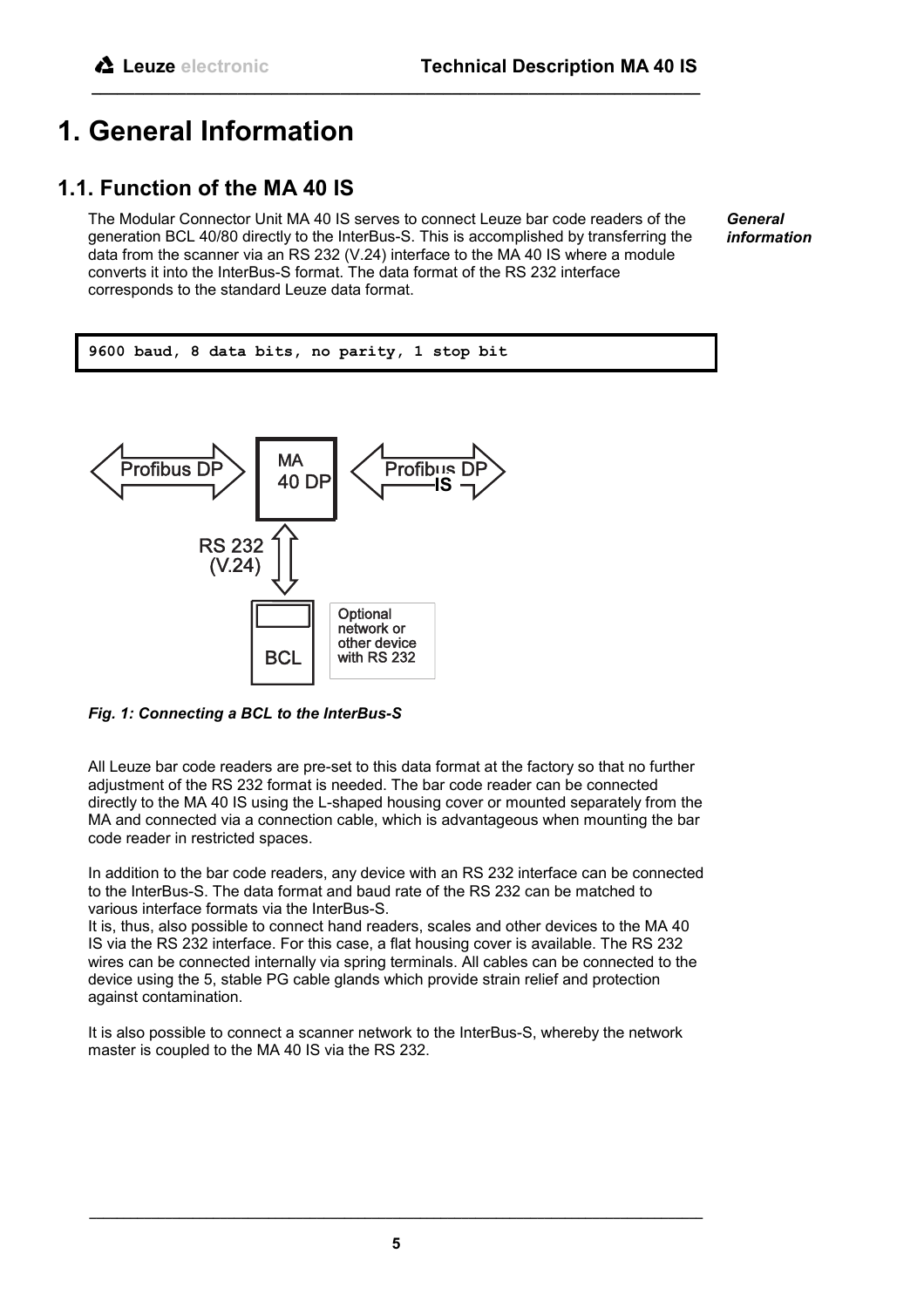## **1.2. Control elements of the MA 40 IS**

*MA 40 IS control elements*

The control elements of the MA 40 IS are described below. The illustration shows the MA 40 IS with the housing cover opened.

**\_\_\_\_\_\_\_\_\_\_\_\_\_\_\_\_\_\_\_\_\_\_\_\_\_\_\_\_\_\_\_\_\_\_\_\_\_\_\_\_\_\_\_\_\_\_\_\_\_\_\_\_\_\_\_\_\_\_\_\_\_\_\_\_\_\_\_\_\_\_\_**



*Fig. 2: Front view: Control elements of the MA 40 IS*

| <b>Element</b>            | <b>Function</b>                                                 |
|---------------------------|-----------------------------------------------------------------|
| <b>InterBus-S</b>         | Connection terminals for the InterBus-S remote bus              |
| <b>Remote in</b>          | (Remote Bus)                                                    |
| <b>Remote out</b>         |                                                                 |
| <b>Ribbon cable</b>       | Connects the Sub D plug in the housing cover with the           |
| connection to BCL         | electronics in the MA 40 IS base                                |
| <b>XX</b>                 |                                                                 |
| <b>Terminals for ext.</b> | An optional external device with RS 232 interface can be        |
| RS 232 device             | connected here instead of the BCL                               |
| Service switch            | 1: Service mode                                                 |
|                           | 2: Standard operation                                           |
| Source switch             | Switches the transmitted data to monitor/service:               |
|                           | 1: BCL (or ext. RS 232)                                         |
|                           | 2: InterBus-S module                                            |
| Service plug              | Sub D 9 pole male, RS 232 interface for service/setup           |
|                           | operation,                                                      |
|                           | monitoring of data in standard operation                        |
| <b>Sensor input</b>       | Terminals 9 to 12: connection terminals for sensor input 1236V  |
|                           | (any polarity) for activating the BCL                           |
|                           | Potential-free/not potential-free operation can be selected     |
| <b>Sensor input</b>       | Source for the sensor input of the BCL                          |
| selector                  | Terminals: external switches or buttons can be connected to the |
|                           | terminals                                                       |
|                           | InterBus-S: the sensor input of the BCL is activated via the    |
|                           | InterBus-S                                                      |
| <b>Operating voltage</b>  | Terminals 17 to 21: connection terminals for the operating      |
|                           | voltage                                                         |
|                           | (18-36V DC) MA 40 IS and connected BCL xx                       |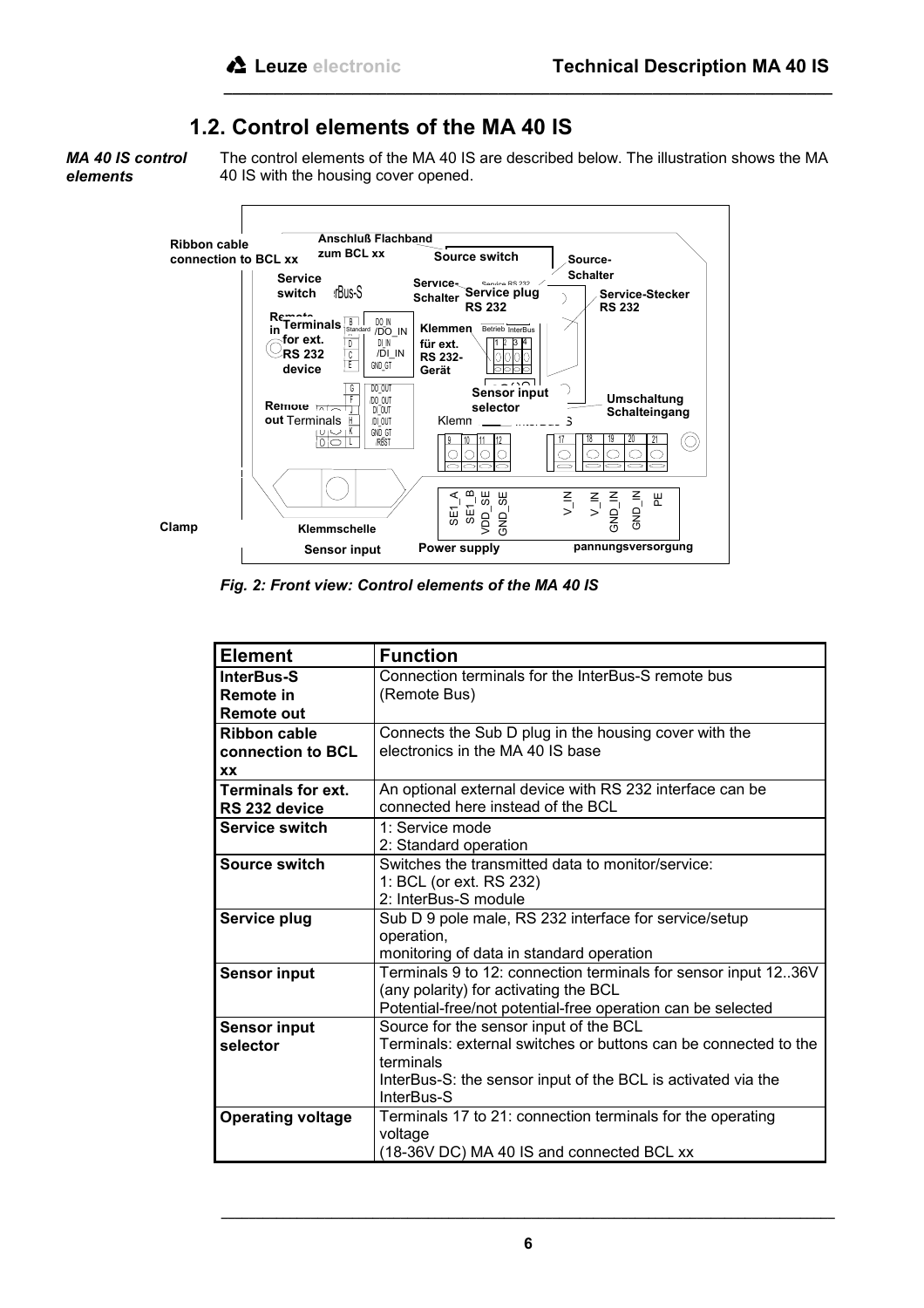Two LEDs which indicate the operating status of the MA 40 IS are located on the rear of the device: *Indicator LEDs*

**\_\_\_\_\_\_\_\_\_\_\_\_\_\_\_\_\_\_\_\_\_\_\_\_\_\_\_\_\_\_\_\_\_\_\_\_\_\_\_\_\_\_\_\_\_\_\_\_\_\_\_\_\_\_\_\_\_\_\_\_\_\_\_\_\_\_\_\_\_\_\_**



*Fig. 3: Rear view: LEDs on the MA 40 IS*

| l LED<br>Label       | <b>Status</b>               | <b>Description</b>                                                                              |
|----------------------|-----------------------------|-------------------------------------------------------------------------------------------------|
|                      |                             |                                                                                                 |
| <b>PWR</b>           | Power LED                   | operation indicator, illuminates when the                                                       |
| green                |                             | operating voltage is applied                                                                    |
| <b>NET</b><br>yellow | InterBus-S operating status | flashing:<br>initialisation phase of the<br>InterBus-S                                          |
|                      |                             | lights up as soon as the InterBus-S<br>on:<br>initialisation has been completed<br>successfully |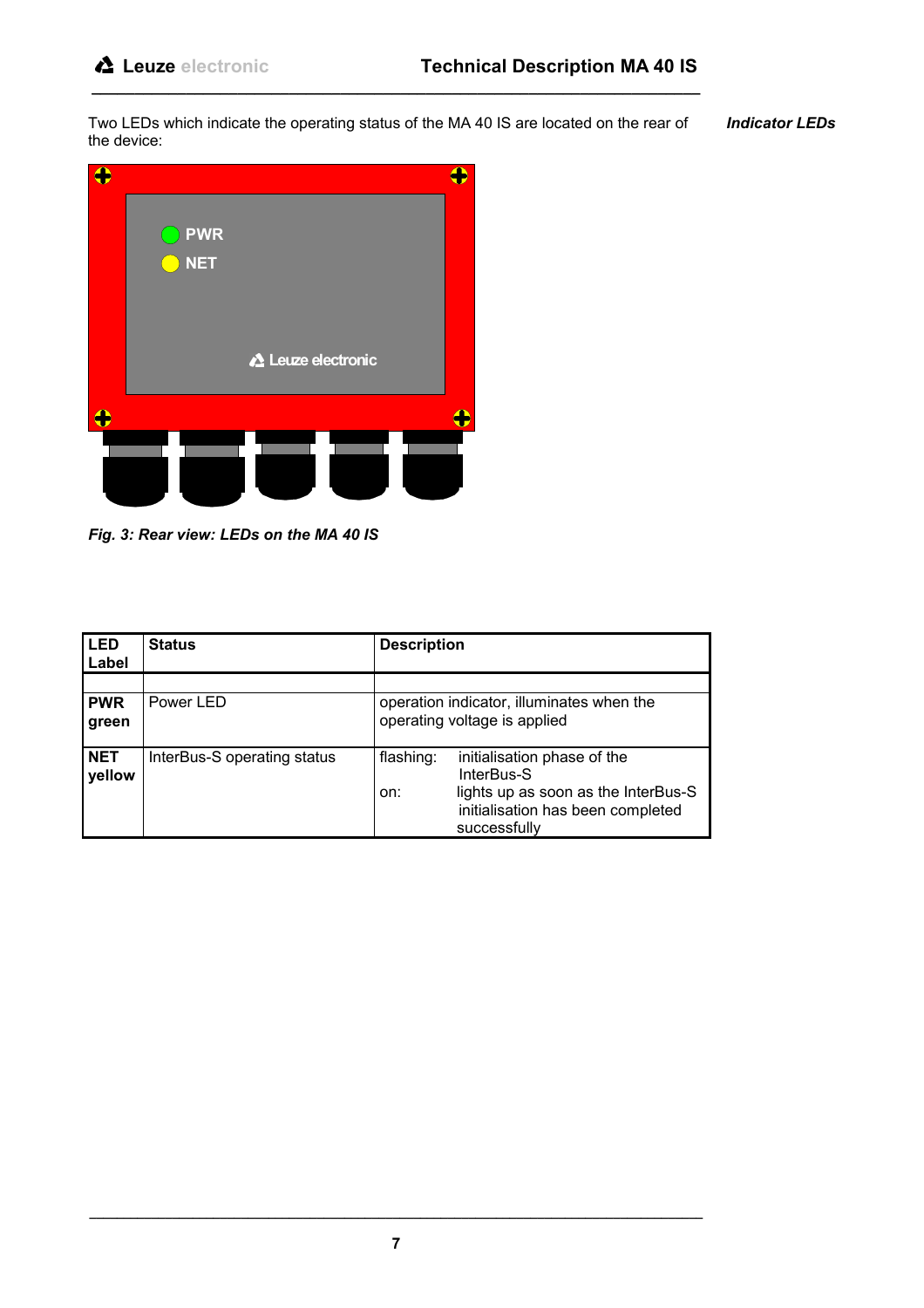## **1.3. Operating modes of the MA 40 IS**

For fast commissioning, the MA 40 IS offers a further operating mode "Service mode" in addition to the Standard mode. In this operating mode, the BCL can, for example, be parameterised on the MA 40 IS and the communication can be tested on the InterBus-S. To do this, you need a PC/laptop with a suitable terminal program, e.g. TERM 3.0 from Leuze or similar.

**\_\_\_\_\_\_\_\_\_\_\_\_\_\_\_\_\_\_\_\_\_\_\_\_\_\_\_\_\_\_\_\_\_\_\_\_\_\_\_\_\_\_\_\_\_\_\_\_\_\_\_\_\_\_\_\_\_\_\_\_\_\_\_\_\_\_\_\_\_\_\_**

#### **Standard operation:**

*Standard operation* The BCL is connected to the MA 40 IS via RS 232. The data are transfered to, and commands are received from, the InterBus-S. The transmitted data of the BCL or the InterBus-S can be monitored at the service interface.

#### **Service mode:**

Communication between the InterBus-S and the BCL is interrupted. Communication with either the InterBus-S or the BCL can take place via the service interface, i.e. commands to the BCL or the InterBus module can also be sent. *Service mode*

#### **Service interface:**

The service interface can be reached by removing the housing cover on the MA 40 IS and consists of a 9 pole SubD connecter (male). A transposed RS 232 connection cable is required to make the RxD, TxD and GND connections. The service interface does not support hardware handshaking via RTS, CTS. *Service interface*



*Fig. 4: Connecting the service interface to a PC/terminal*

*Standard data format*

**Important:** Always select the standard data format on the service PC **9600 baud, 8 data bits, no parity, 1 stop bit**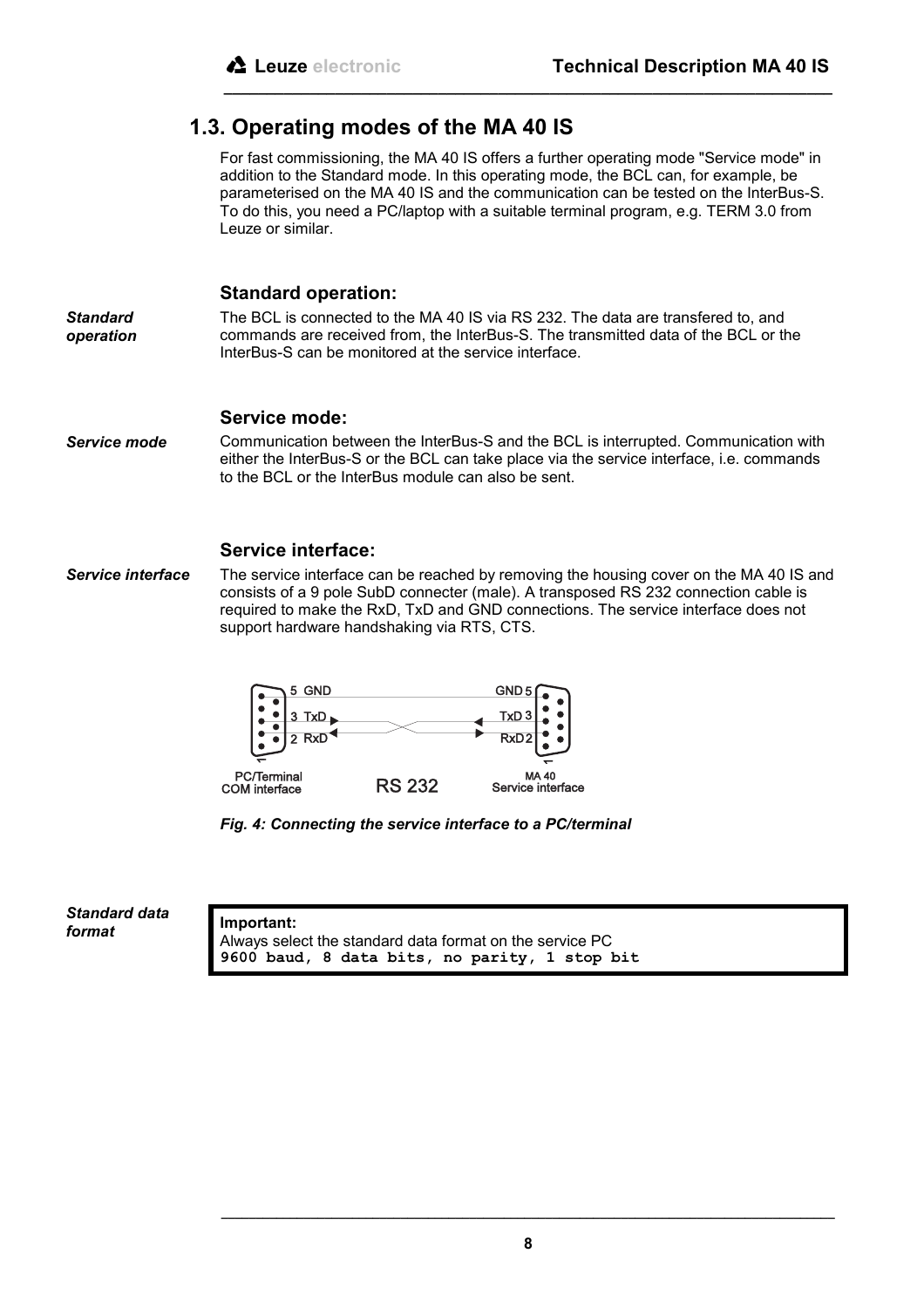

*Fig. 5: Operating modes of the MA 40 IS*

Using the **service switch**, you can switch between:

- **Pos. 2: Operation** (monitoring of the service interface possible)
- **Pos. 1:** Service *(BCL xx-InterBus interface interrupted)*

In both positions, you can use the **Source switch** to switch between the **BCL** and **InterBus**.

**\_\_\_\_\_\_\_\_\_\_\_\_\_\_\_\_\_\_\_\_\_\_\_\_\_\_\_\_\_\_\_\_\_\_\_\_\_\_\_\_\_\_\_\_\_\_\_\_\_\_\_\_\_\_\_\_\_\_\_\_\_\_\_\_\_\_\_\_\_\_\_**

- **Pos. 2: InterBus module**
- **Pos. 1: BCL/RS 232 ext.**

This results in four possible switch settings for the MA 40 IS:

## **1) Operation / monitor BCL:**

The BCL is connected to the InterBus-S. The transmitted data of the BCL can be monitored at the service interface, i.e. can be output to a terminal.

## **2) Operation / monitor InterBus:**

The BCL is connected to the InterBus-S. The data transmitted from the InterBus module to the BCL can be monitored at the service interface. The standard data format must be selected on the terminal (see above).

## **3) Service BCL:**

The switch must be set to "BCL". With this setting, you can communicate directly with the BCL xx at the MA 40. You can send on-line commands, parameterise the BCL (setup) and have the read data of the scanner output.

## **4) Service InterBus-S:**

With this switch setting, your PC/terminal is connected with the InterBus-S module. This allows you to send data telegrams to the InterBus via the RS 232 interface or receive and evaluate telegrams from the InterBus. For example, transmission problems on the InterBus can be quickly localised.

*Source switch*

*Operating modes of the MA 40 IS*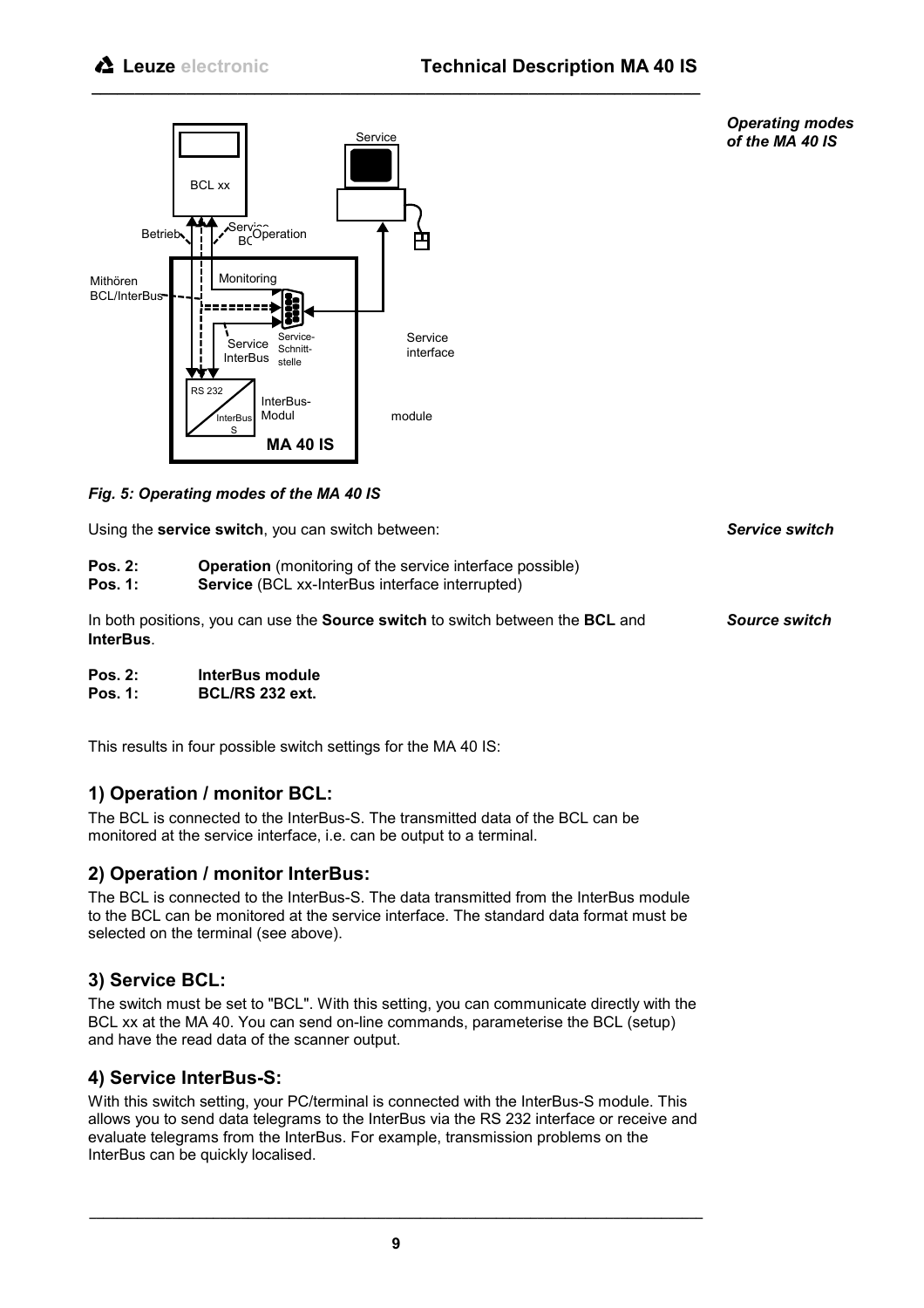# **2. Connection**

## **2.1. Connecting the InterBus-S interface**

*Remote bus connection*

The MA 40 IS is connected to the remote bus via the terminals **"Remote in"** and **"Remote out"**. Ensure that the polarity of the connection wires is correct; failure to do this will lead to improper functioning of the InterBus-S.

**\_\_\_\_\_\_\_\_\_\_\_\_\_\_\_\_\_\_\_\_\_\_\_\_\_\_\_\_\_\_\_\_\_\_\_\_\_\_\_\_\_\_\_\_\_\_\_\_\_\_\_\_\_\_\_\_\_\_\_\_\_\_\_\_\_\_\_\_\_\_\_**



*Fig. 6: Connecting the InterBus-S*

#### **Important notice:**

If the MA 40 IS is **not** the last subscriber on the bus, a wire jumper must be inserted between the terminals **K** (GND\_GT ) and **L** (/RBST).

*Shield connection* The shield is connected to the MA 40 IS via the clamp. Pull back approx. a finger width of the braided shield of the InterBus-S cable over the outer sheath and tighten the clamp over the cable. Ensure that there are no small strands of the shielding sticking into the electronics.

Leave the remaining wires long enough that they can be easily connected to the spring terminals.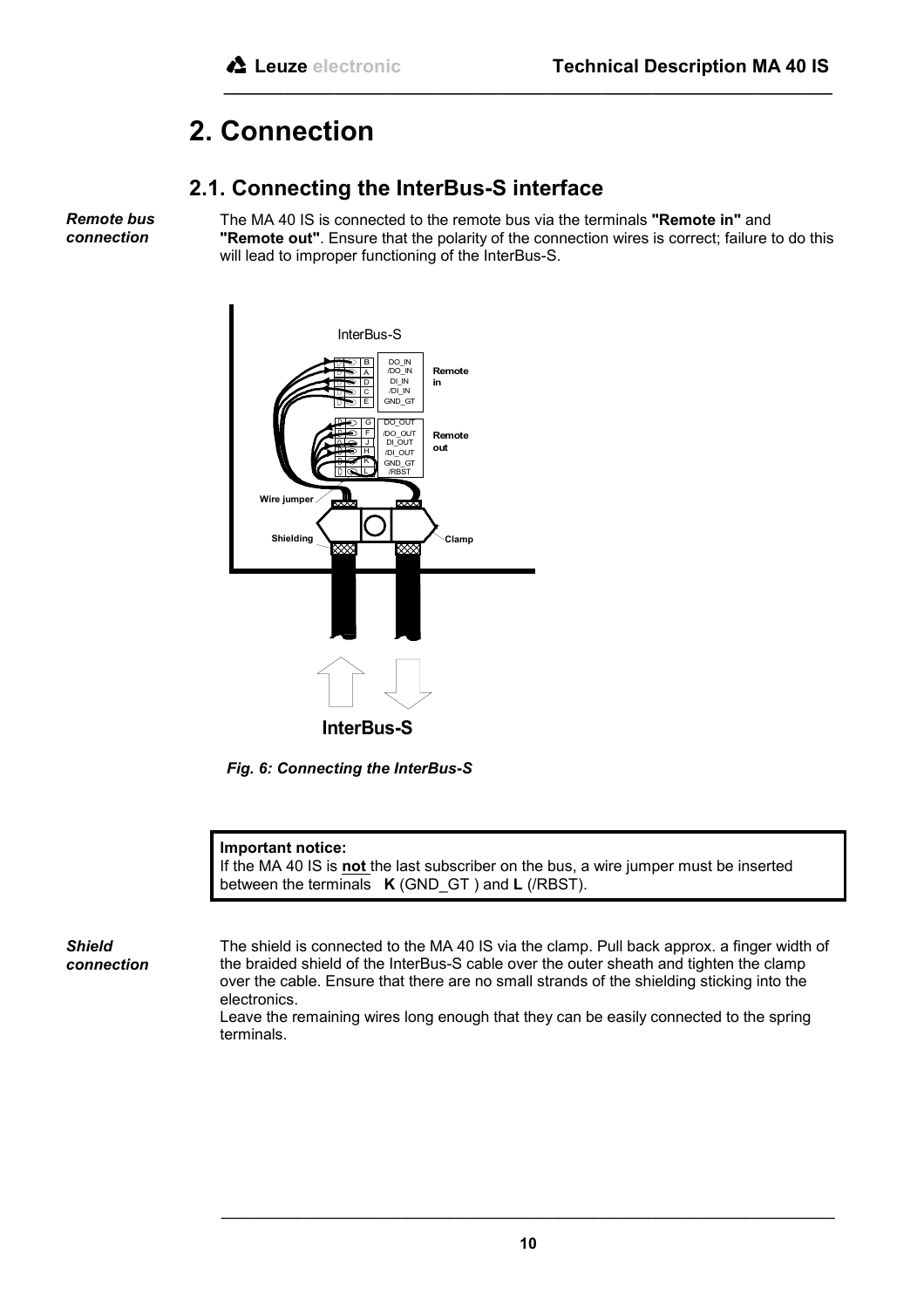## **2.2. Connecting the sensor input**

## *Connection terminals: 9-12*

The MA 40 IS has a galvanically isolated sensor input. This input is used to activate the BCL. Other functions for the sensor input can be programmed via software-setup of the BCL. *Sensor input*

*Input voltage:* 12..36V DC /AC. *Insulation voltage:* 500V

The sensor input is equipped with a bi-directional optical coupler and wired with protective resistors.

**\_\_\_\_\_\_\_\_\_\_\_\_\_\_\_\_\_\_\_\_\_\_\_\_\_\_\_\_\_\_\_\_\_\_\_\_\_\_\_\_\_\_\_\_\_\_\_\_\_\_\_\_\_\_\_\_\_\_\_\_\_\_\_\_\_\_\_\_\_\_\_**

The switching voltage and GND can be externally applied or taken from the operating voltage VDD\_SE and GND\_SE.

Attention: The jumper above the spring terminals (sensor input selector) must be set to "Terminals".



It is possible to activate the sensor input via the InterBus-S process-data channel. This is accomplished by setting the jumper above the terminals to "InterBus-S" and inserting a wire bridge in the terminals (see Fig. 9).

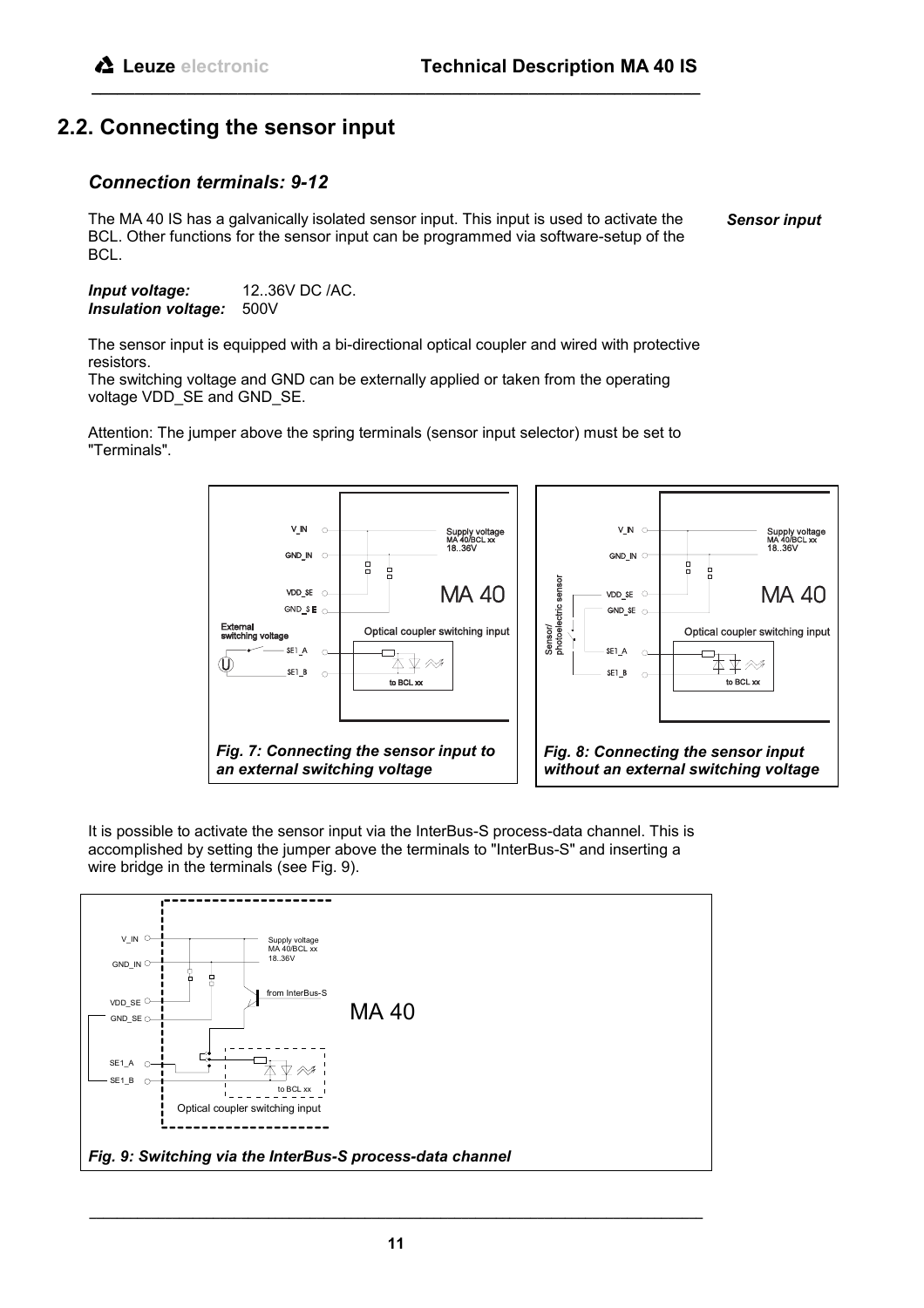## **2.3. Connecting the voltage supply**

## *Connection terminals: 17-21*

Connection terminals for the voltage supply of the MA 40 IS and the connected BCL xx. *Voltage supply*

| Input voltage:<br>Power consumption:                 | 18.36V DC  | 1.5 W max., MA 40 IS without BCL<br>6 W max., MA 40 IS with BCL 40<br>7 W max., MA 40 IS with BCL 80 |
|------------------------------------------------------|------------|------------------------------------------------------------------------------------------------------|
| Terminal 17, 18:<br>Terminal 19, 20:<br>Terminal 21: | V IN<br>PF | (pos. operating voltage)<br>GND IN (reference voltage, ground)<br>(earth lead; earth)                |

*Note:* The terminals for V\_IN and GND\_IN are doubled to ease wiring. This allows the supply voltage to be looped through from one read station to the next.

**\_\_\_\_\_\_\_\_\_\_\_\_\_\_\_\_\_\_\_\_\_\_\_\_\_\_\_\_\_\_\_\_\_\_\_\_\_\_\_\_\_\_\_\_\_\_\_\_\_\_\_\_\_\_\_\_\_\_\_\_\_\_\_\_\_\_\_\_\_\_\_**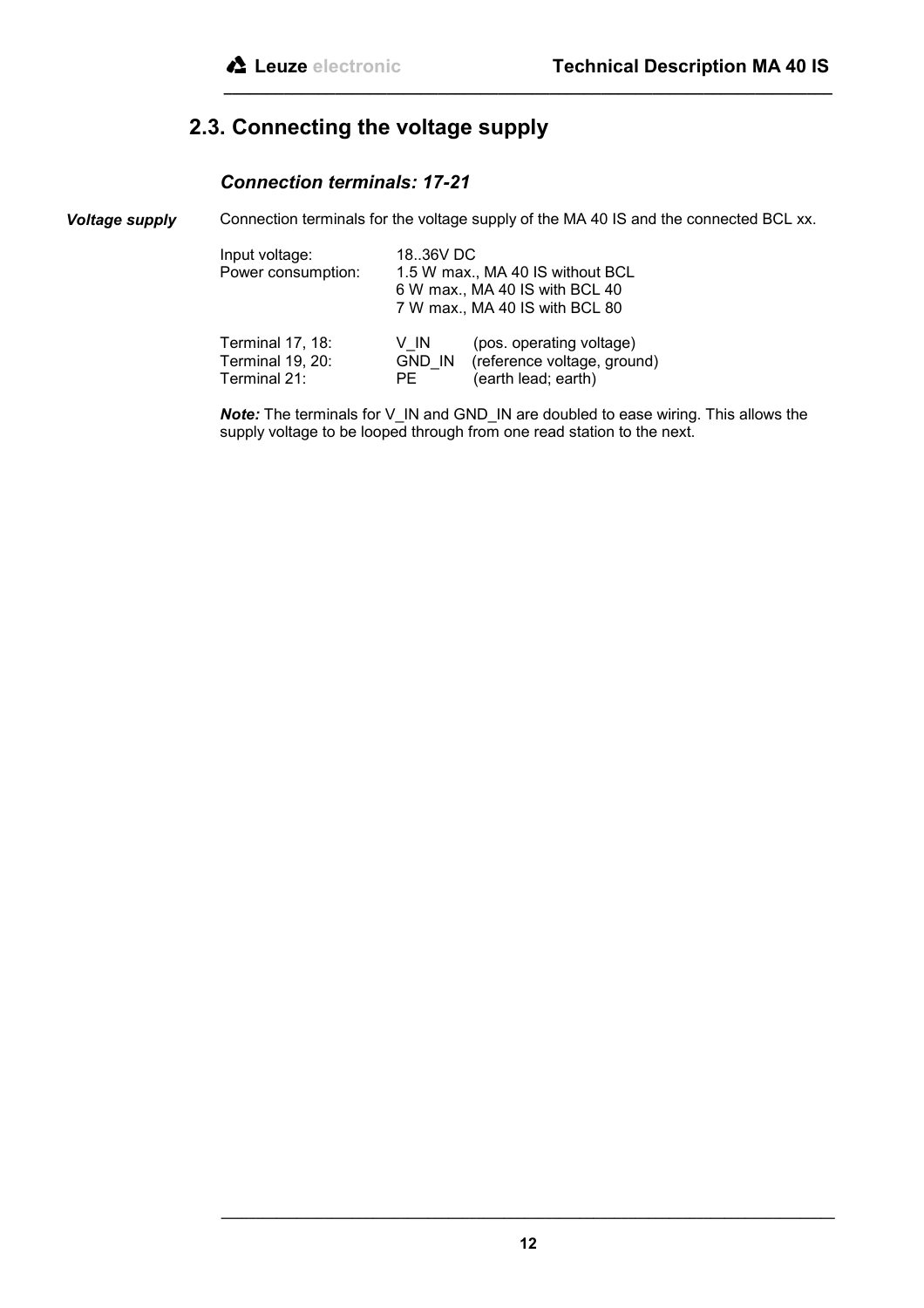## **2.4. Connecting an external device via RS 232 (V.24) interface**

**\_\_\_\_\_\_\_\_\_\_\_\_\_\_\_\_\_\_\_\_\_\_\_\_\_\_\_\_\_\_\_\_\_\_\_\_\_\_\_\_\_\_\_\_\_\_\_\_\_\_\_\_\_\_\_\_\_\_\_\_\_\_\_\_\_\_\_\_\_\_\_**

## *Connection terminals: 1-4*

In place of a BCL, you can connect an external device with an RS 232 interface to the MA 40 IS. To do this, use spring terminals **1-4.**

*External device with RS 232*

#### *Attention:*

You may not connect both an external device and a BCL to the MA 40 IS at the same time since only one RS 232 can be operated.



#### *Fig. 10: Connecting an external device via RS 232*

The terminal VCC provides a supply voltage of +5V DC with respect to GND. The MA 40 IS supply voltage can be used to power small devices (e.g. scanning pen, etc.) with **max. 100mA** current consumption. Devices with higher current consumption require their own power supply.

*Voltage supply +5V*

#### **Note:**

If your external device cannot be set to the standard data format (9600, 8-N-1), it is possible to change the RS 232 format of the InterBus module. Please refer to Chapter 4.5 for a listing of the supported settings. The data format and the baud rate can be changed there using InterBus variables.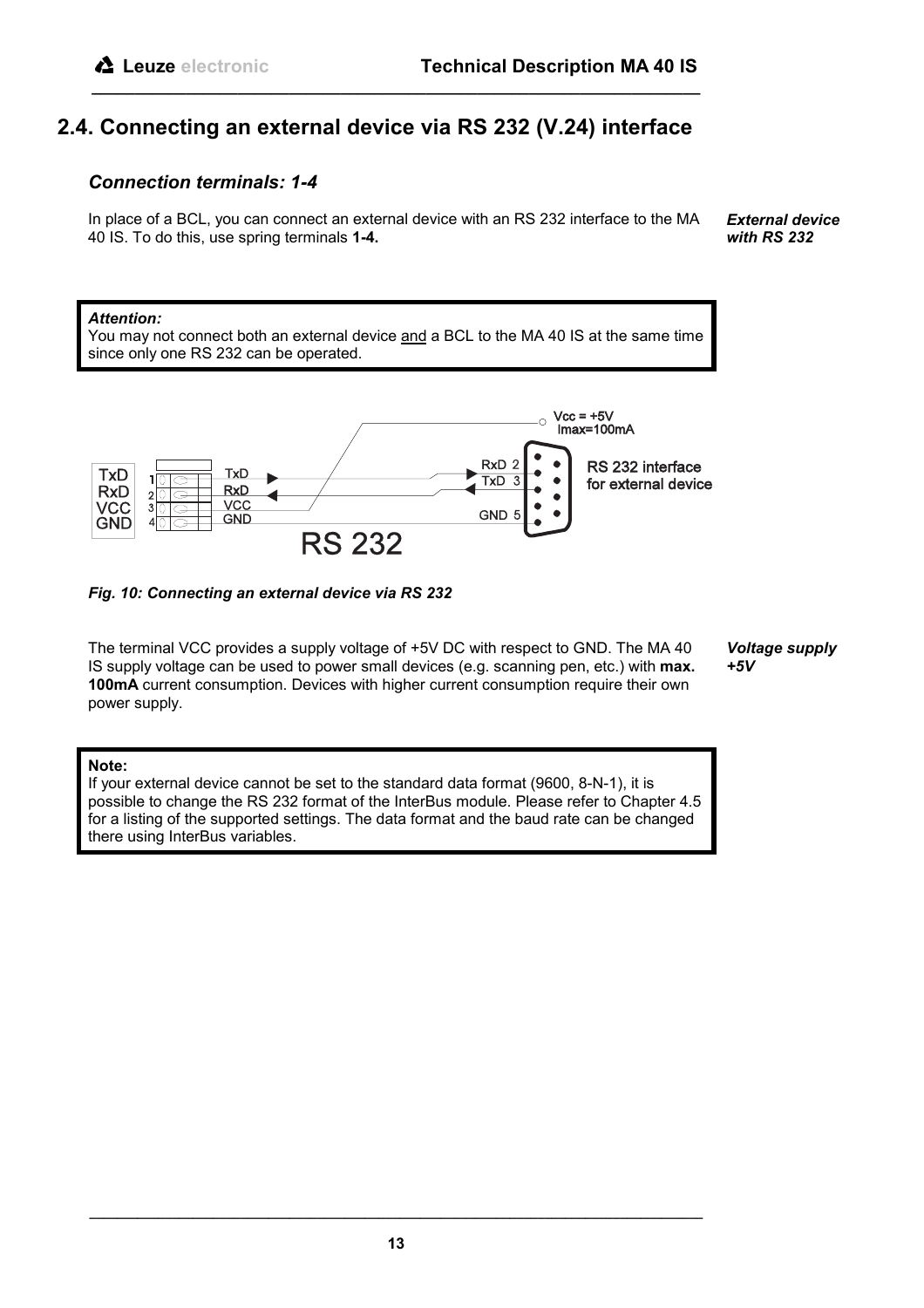# **3. Commissioning**

## **3.1. Setting the reading parameters on the BCL xx**

**\_\_\_\_\_\_\_\_\_\_\_\_\_\_\_\_\_\_\_\_\_\_\_\_\_\_\_\_\_\_\_\_\_\_\_\_\_\_\_\_\_\_\_\_\_\_\_\_\_\_\_\_\_\_\_\_\_\_\_\_\_\_\_\_\_\_\_\_\_\_\_**

| <b>Commissioning</b><br>the BCL xx            | In order to commission a scanning station, the BCL xx must first be connected to the MA<br>40 IS and configured for the desired task. Connect the BCL to the MA 40 IS. This can be<br>done either via a connection cable (accessory: KB 040-3000), or by plugging the BCL<br>directly onto the MA 40 IS and screwing it down.<br>The service plug and corresponding switches can be accessed with the housing cover<br>open. Commissioning is now performed by carrying out the following steps:                                                               |
|-----------------------------------------------|----------------------------------------------------------------------------------------------------------------------------------------------------------------------------------------------------------------------------------------------------------------------------------------------------------------------------------------------------------------------------------------------------------------------------------------------------------------------------------------------------------------------------------------------------------------|
| <b>Connecting to the</b><br>service interface | Step 1:<br>Select the switch position "Service BCL" and connect a PC to the service plug via an RS<br>232 cable.<br>Run the terminal program on the PC (e.g. TERM 3.0) and check that the interface (COM 1<br>or COM 2) to which the MA 40 IS is connected is set to the data format 9600 baud, 8<br>data bits, no parity, 1 stop bit.                                                                                                                                                                                                                         |
| <b>Version</b><br>command                     | <b>Step 2:</b><br>Now switch on the operating voltage. The BCL runs and loads its operating software. After<br>an initialisation phase, the BCL returns the start character ("S") to the terminal. As soon as<br>this character appears on the screen the device is ready. The initialisation phase may last<br>from 3-30 s depending on the type of BCL.<br>If you now enter a "v" (version command) from the terminal and send it to the BCL, the<br>device type and software version should be returned. The following echo should appear<br>on the screen: |
|                                               | 0> v<br><b>i&gt; BCL 40</b><br>i > V 50.04<br>i> 05.06.96                                                                                                                                                                                                                                                                                                                                                                                                                                                                                                      |
|                                               | Should this not appear on the screen, then the communication between the BCL and<br>terminal program has been interrupted. Check for proper connection between the PC and<br>MA 40 IS, as well as the settings of the terminal program.                                                                                                                                                                                                                                                                                                                        |
|                                               | Step 3:<br>If the above echo is received, communication between the BCL and the terminal has been<br>established. You will now have available all online BCL commands described in the BCL<br>handbook.                                                                                                                                                                                                                                                                                                                                                        |
| <b>Running Setup</b>                          | The command "e" brings you into the setup of the BCL. Here, the reading parameters<br>such as code type, precision, output format, etc. can now be set. A detailed description of<br>how to set the BCL parameters online can be found in the BCL handbook.                                                                                                                                                                                                                                                                                                    |
| <b>Saving setup</b>                           | Once you have set all of the desired parameters, exit setup with "x" and save the<br>changes.                                                                                                                                                                                                                                                                                                                                                                                                                                                                  |
|                                               | <b>Attention:</b><br>The serial host interface of the BCL xx is set to the Leuze standard data format (9600, 8-<br>N-1). Do not change these settings, as the BCL will otherwise not be able to<br>communicate with the InterBus-S module.                                                                                                                                                                                                                                                                                                                     |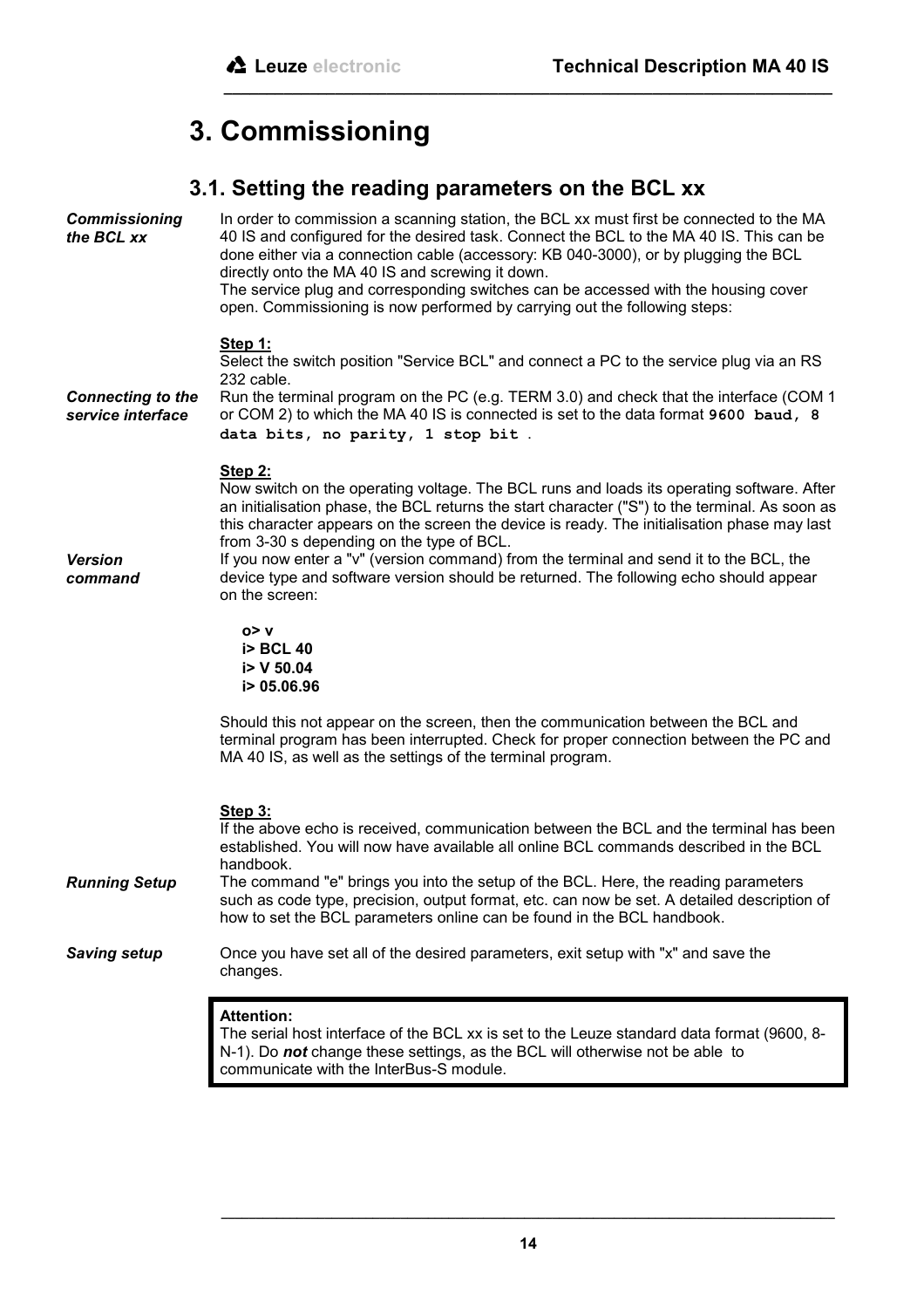#### **Step 4:**

Now check if the reading parameters are set correctly by activating the BCL using the command "+" and holding the bar code to be read in front of the reading window. The scanning beam of the BCL must appear on the bar code, and then disappear again after decoding the bar code. The decoded information is transferred to the terminal via the serial interface and output there. If the code cannot be read, check again that the reading parameters are correct and change if necessary. If you are not sure of the correct setting for the code type or the precision, use the *Reading code AutoConfig*

AutoConfig command ("CA+" and "CA-", see the BCL handbook), in order to automatically set the code parameters.

**\_\_\_\_\_\_\_\_\_\_\_\_\_\_\_\_\_\_\_\_\_\_\_\_\_\_\_\_\_\_\_\_\_\_\_\_\_\_\_\_\_\_\_\_\_\_\_\_\_\_\_\_\_\_\_\_\_\_\_\_\_\_\_\_\_\_\_\_\_\_\_**

#### **Step 5:**

Switch the MA 40 IS to "Operation". Now the BCL is connected to the InterBus-S. The MA 40 IS can now be activated either using the sensor input on the MA 40 IS, using a process data word, or by sending a "+" command to the BCL. Further information on the InterBus-S communication protocol can be found in the next chapter. *Operation*

In operation mode, data at the serial interface between the BCL and the InterBus-S module can be monitored via the service plug. You can switch between "Monitor BCL" and "Monitor InterBus-S" using the "Source" switch.

## **3.2. Operating parameters for the InterBus**

In order to operate an InterBus subscriber, it must be registered on the master with the **identification number**. For the MA 40 IS, this number is

## **F3 (hex.) or 243 (dec.)**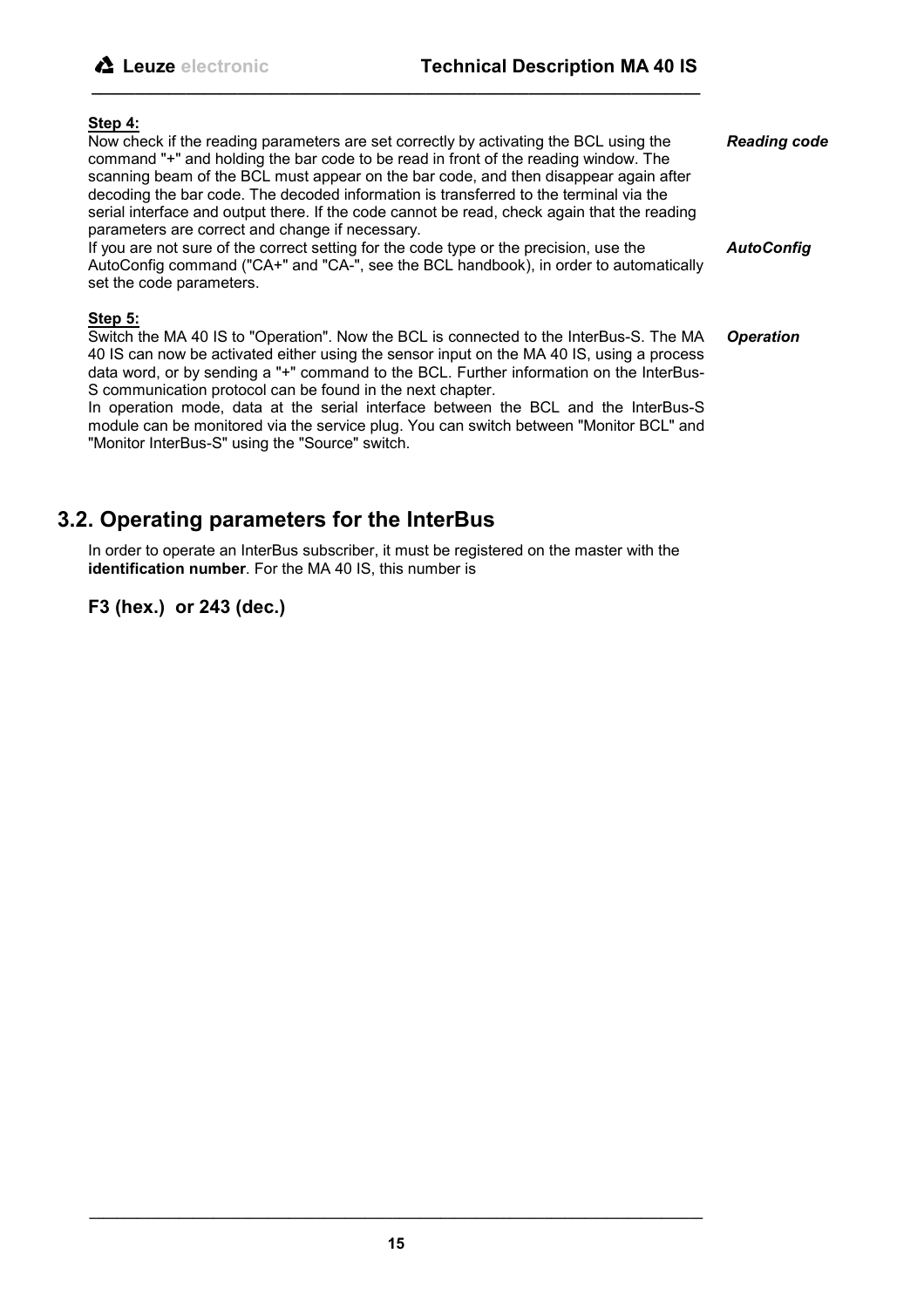# **4. Operating the MA 40 on the InterBus-S**

## **4.1. Process data word and PCP data word**

*Process data word/PCP data word*

In the InterBus-S cycle, two 16-bit data words are available per subscriber: The process data word (PDW) and the peripheral communication protocol (PCP) data word. Both of these data words are passed on to all subscribers in each cycle.

**\_\_\_\_\_\_\_\_\_\_\_\_\_\_\_\_\_\_\_\_\_\_\_\_\_\_\_\_\_\_\_\_\_\_\_\_\_\_\_\_\_\_\_\_\_\_\_\_\_\_\_\_\_\_\_\_\_\_\_\_\_\_\_\_\_\_\_\_\_\_\_**



*Fig. 11: Data words in the InterBus-S cycle*

#### **Explanation:**

#### **1. Process data word (PDW):**

Transmits per cycle 16-bit status information from the *master (control system) to the slave* (output data word) and 16-bit status information from the *slave to the master* (input data word). Used to activate/deactivate slaves or for acknowledging slaves at the control.

#### **2. PCP data word (PCP):**

Exchanges data between master and slave via the so-called PCP communication commands. The master manages the sequential transmission of relatively long data telegrams, as the PCP data word can only be 16-bits long.

These commands are used for the data traffic between the bar code reader and the control. A description of the commands supported by Leuze can be found below.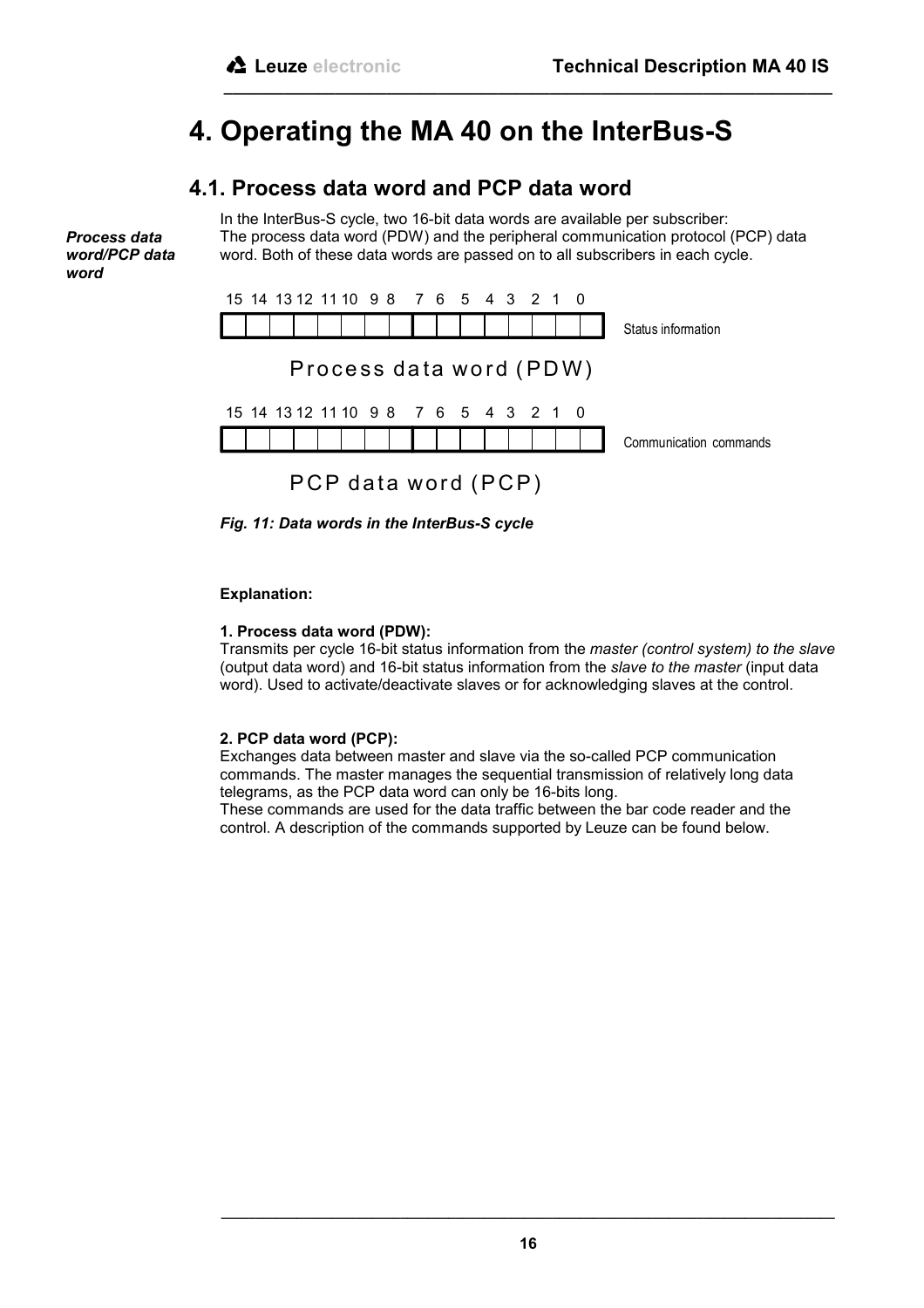## **4.2. Input data word**

Contained in the input data word (Process I/O: In Data) is MA 40 IS status information (InterBus-S information). This information is reported from the InterBus-S module to the master. This allows the master to, e.g. detect that the slave has read data in its buffer.

**\_\_\_\_\_\_\_\_\_\_\_\_\_\_\_\_\_\_\_\_\_\_\_\_\_\_\_\_\_\_\_\_\_\_\_\_\_\_\_\_\_\_\_\_\_\_\_\_\_\_\_\_\_\_\_\_\_\_\_\_\_\_\_\_\_\_\_\_\_\_\_**

*Input data word*

1-word input:

Bits 0..7 status information (control channel)<br>Bits 8..15 reserved reserved

The individual bits are assigned as follows:



*Fig. 12: status information: input data word*

## **Status bits:**

Bits 0..7 of the input word are assigned as follows:

- **Bit 0:** 0 = = > last data transfer OK: no parity error 1 ==> last data transfer faulty: parity error
- **Bit 1:** 0 = = > RS 232 receive buffer is empty 1 ==> RS 232 receive buffer contains data
- **Bit 2:** 0 ==> at least 64 bytes free in receive buffer 1 ==> less than 64 bytes free in receive buffer (receive buffer full)
- **Bit 3:** 0 ==> send buffer full 1 ==> there is still adequate space in the send buffer for a telegram (> 16 bytes are free)

**Note:**

The bits 8..15 are linked on the MA 40 IS to the processor port. The HI byte always returns the status 0x0F (binary: 0000 1111).

Relevant for the evaluation are the bits **0..3:**

Result of the PDW (input data word): **0x0F0A:** The data is ready to be retrieved in the receive buffer of the InterBus module **0x0F08:** There is no data in the receive buffer of the InterBus module **0x0F0B:** Error on the RS 232 while receiving (e.g. incorrect data format)

*Status bits*

**Bits 4..7:** ==> not used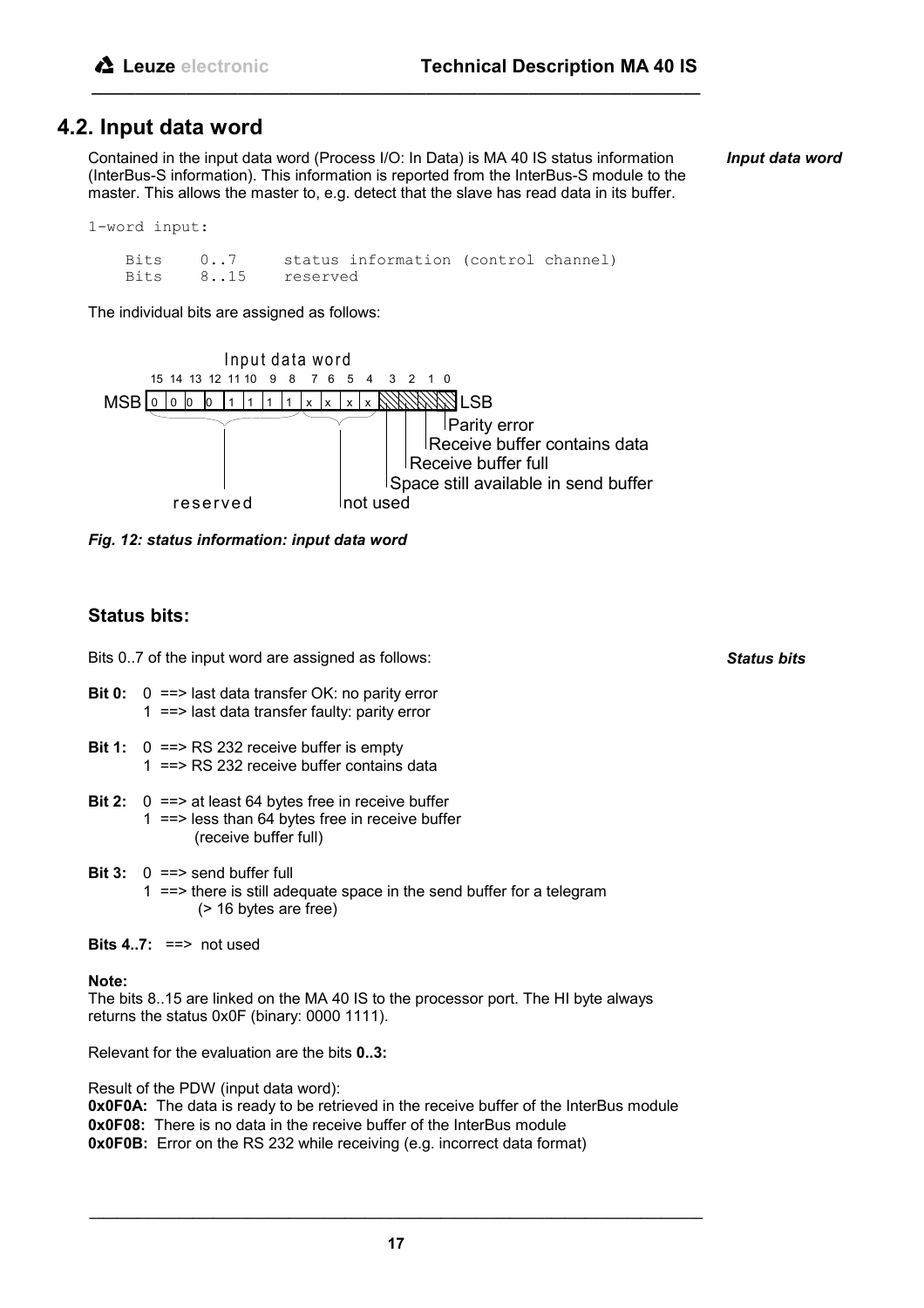## **4.3. Output data word**

*Output data word*

In the output data word (Process I/O: Out Data), the master passes on the sensor activation to the MA 40 IS. This switches on the BCL.

**\_\_\_\_\_\_\_\_\_\_\_\_\_\_\_\_\_\_\_\_\_\_\_\_\_\_\_\_\_\_\_\_\_\_\_\_\_\_\_\_\_\_\_\_\_\_\_\_\_\_\_\_\_\_\_\_\_\_\_\_\_\_\_\_\_\_\_\_\_\_\_**

#### **Attention:**

Activation via the InterBus-S only functions if the jumper "sensor input selector" is set to "InterBus-S" and terminals 10 and 12 are connected together (flexible lead). Neither an external switch nor button may be connected (see Chap. 2.2).

1 word output:

| Bits 07  | reserved                             |
|----------|--------------------------------------|
| Bits 815 | status information (control channel) |



*Fig. 13: Status information: Output data word*

### **Status bits:**

Bits 8..15 of the input word are assigned as follows: *Status bits*

> **Bit 8:** 0 = > sensor inactive = > BCL off (output data word: 0x0000) 1 ==> sensor active ==> BCL on (output data word: 0x0100)

**Bits 9..15:** not used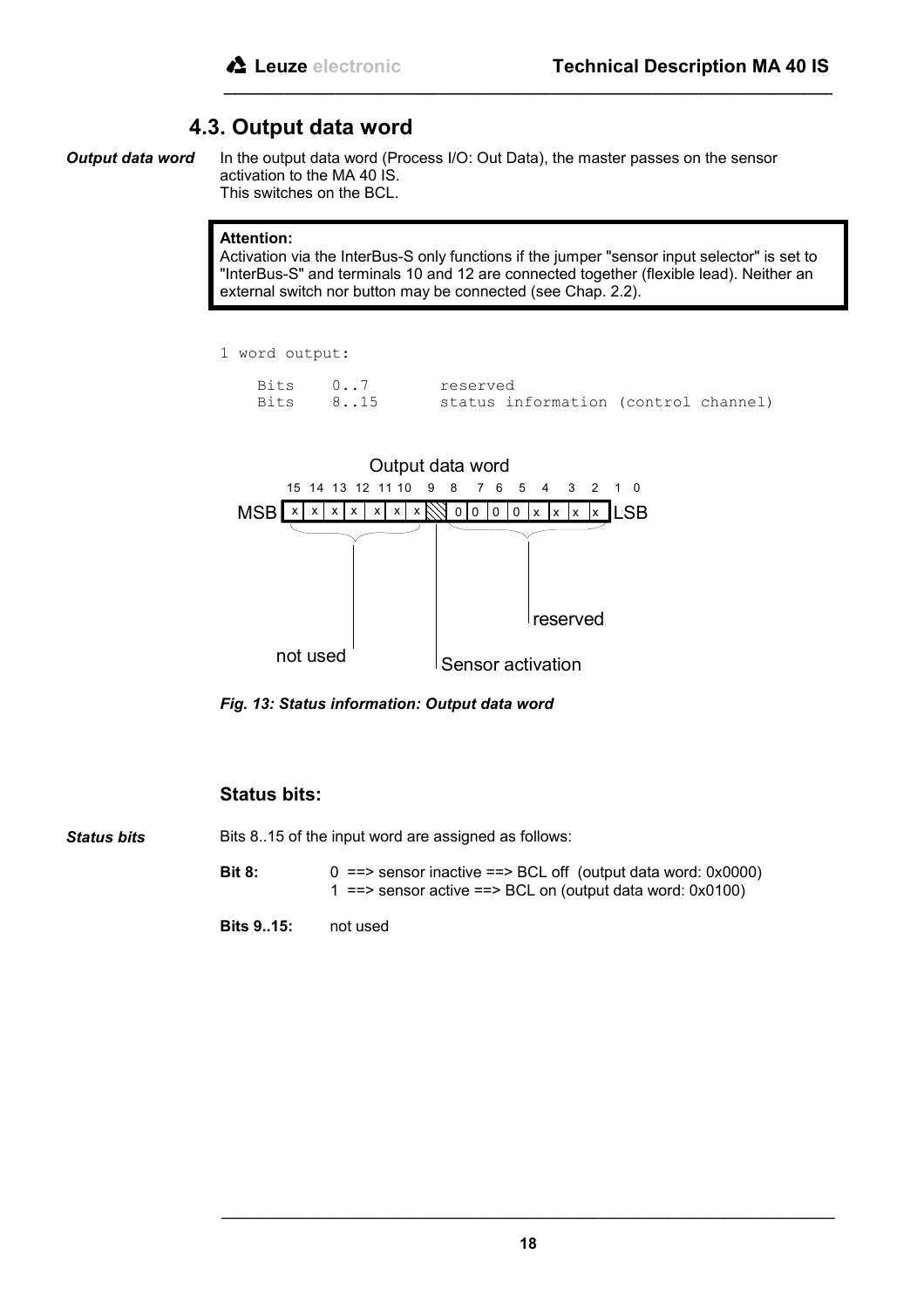## **4.4. Communication with PCP**

In addition to binary inputs and outputs (one data word each), connection to the MA 40 IS can also be established via communication commands (ISO/OSI, layers 1,2 and 7) (1 data word PCP).

**\_\_\_\_\_\_\_\_\_\_\_\_\_\_\_\_\_\_\_\_\_\_\_\_\_\_\_\_\_\_\_\_\_\_\_\_\_\_\_\_\_\_\_\_\_\_\_\_\_\_\_\_\_\_\_\_\_\_\_\_\_\_\_\_\_\_\_\_\_\_\_**

Of the 39 FMS commands recognised by the Profibus, 10 commands are implemented in the InterBus protocol.

Of these 10 commands, the following 8 commands can be used in the MA 40 IS:

#### *4.4.1. Implemented commands*

| <b>Implemented</b><br>commands | Initiate<br>Abort<br>Read | establish communication connection<br>terminate communication connection<br>read data |
|--------------------------------|---------------------------|---------------------------------------------------------------------------------------|
| Write                          |                           | write data                                                                            |
| Status                         |                           | read device and user status of the MA 40 IS                                           |
| Identify                       |                           | read manufacturer, type and version of the InterBus<br>module in the MA 40 IS         |
| Get OV                         |                           | read object directory of the InterBus module                                          |
| Reject                         |                           | reject a sevice request                                                               |

#### **Variables:**

*Variables*

*Communication commands*

The MA 40 IS supports the reading and writing of simple variables. Before variables can be read or written, the MA 40 IS must first be registered as a KBL-entry. The functional entry for slave no. 2 is, for example:

.kbl entry com  $\text{ref}$  = 2; \*---- LLI - part --------------------------------------- rem addr =  $1;$  $conn_type = 0;$  $max\_sec = 1;$ max  $rcc = 1;$  $max$  sac = 1;  $maxrac{1}{\text{max}}$  = 1;  $max$ aci = 0;  $conn\_attr = D;$  \*---- PMS - part --------------------------------------- req len  $h = 0;$ req len  $1 = 33;$  \* send buffer size ind len  $h = 0;$  ind\_len\_l = F9; \* receive buffer size  **serv\_sup[] = 80 30 00 80 b0 80; \* request/indication** out serv client = 1; out serv server = 1;  $com^{\dagger}yp = 1;$ \*--<sup>-</sup>USER - part (used by ALI ) ------------------------- $symbol[$   $]$  = ;

The supported commands are entered in line **serv\_sup[]**.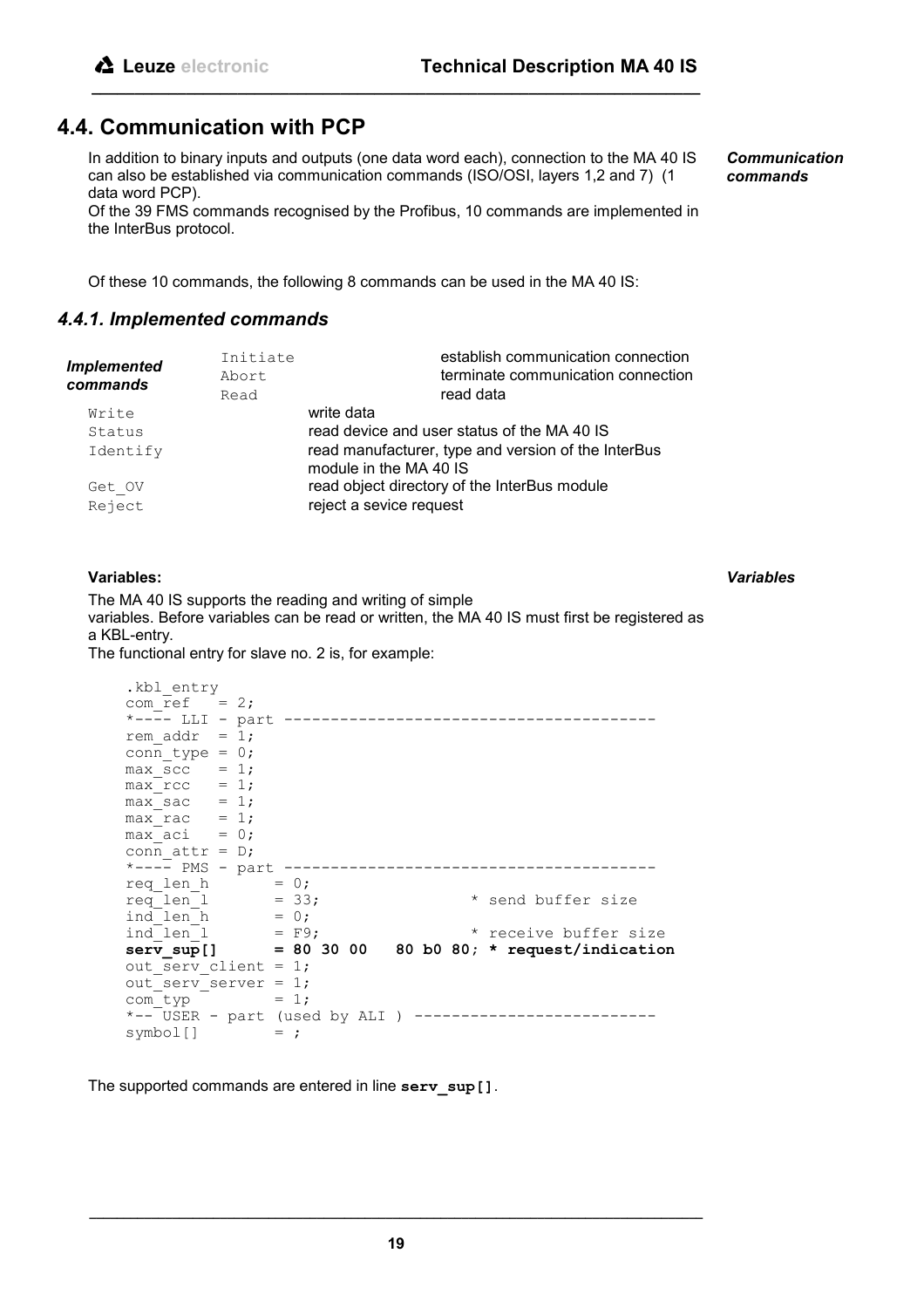#### *Variables*

#### **Variables for the serial interface RS 232 - InterBus-S:**

*Four* variables are used to control the InterBus module. These variables can be used to parameterise the serial RS 232 channel between BCL and MA 40 IS and to read/write data from/to the BCL.

**\_\_\_\_\_\_\_\_\_\_\_\_\_\_\_\_\_\_\_\_\_\_\_\_\_\_\_\_\_\_\_\_\_\_\_\_\_\_\_\_\_\_\_\_\_\_\_\_\_\_\_\_\_\_\_\_\_\_\_\_\_\_\_\_\_\_\_\_\_\_\_**

| Name                 | Index            | Type                                        | Access rights                 |
|----------------------|------------------|---------------------------------------------|-------------------------------|
| SER MODE             | $0 \times 4000$  | UNSIGNED16                                  | ACC WRITE ALL<br>ACC READ ALL |
| SER BAUD             | 0x4001           | UNSIGNED16                                  | ACC WRITE ALL<br>ACC READ ALL |
| SIO SEND<br>SIO RECV | 0x4002<br>0x4003 | OCTET STRING<br>[17]<br>OCTET STRING<br>171 | ACC WRITE ALL<br>ACC READ ALL |

#### *4.4.2. Description of the implemented commands*

*Command*

#### **Read** (read data)

| Index: | 4000 (interface: parameter) |
|--------|-----------------------------|
| Index: | 4001 (interface: baud rate) |
|        |                             |

Index: **4003** (read data from slave to master)

With the serial port, **17-byte** blocks are transmitted. Here, the first byte specifies the length of the user data in the block.

#### **Write** (write data)

| Index: | 4000 (interface: parameter)            |
|--------|----------------------------------------|
| Index: | 4001 (interface: baud rate)            |
| Index: | 4002 (write data from master to slave) |

With the serial port, **17-byte** blocks must be transmitted. Here, the first byte specifies the length of the user data in the block.

**Identify** (read manufacturer, type and version of the InterBus module)

ISK AUTOMATION SERIA ID Module Revision 1.5

#### **Get\_OV** (read object directory)

```
First index S OV 4000
4000 simple Variable unsigned 16 02 length
4001 simple Variable unsigned 16 02 length
4002 simple Variable octet string 11 length
4003 simple Variable octet string 11 length
```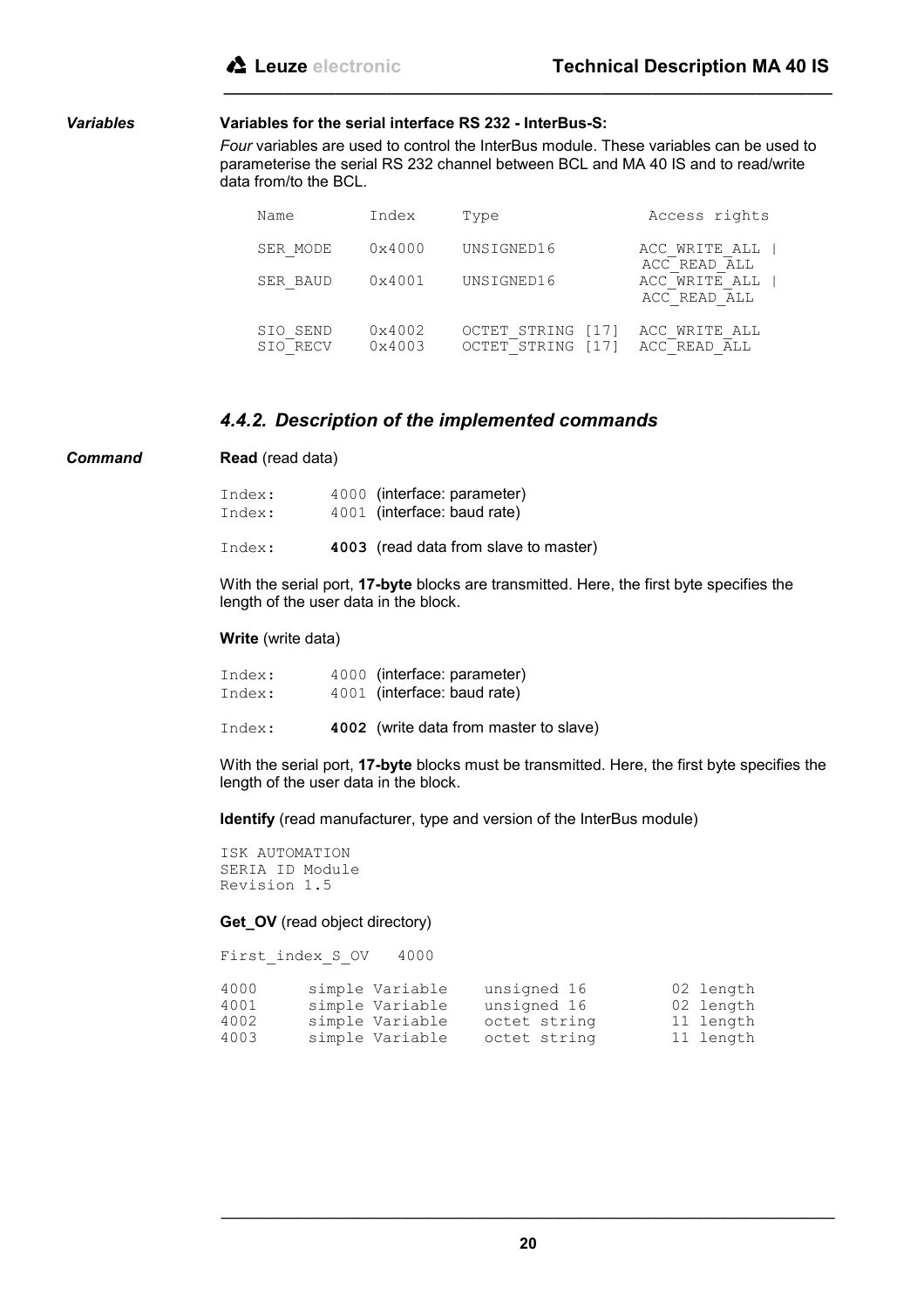## **4.5. Description of the used variables**

## *4.5.1. SER\_MODE (0x4000)*

This variable sets the operating mode of the serial channel between the RS 232 and the InterBus module:

**\_\_\_\_\_\_\_\_\_\_\_\_\_\_\_\_\_\_\_\_\_\_\_\_\_\_\_\_\_\_\_\_\_\_\_\_\_\_\_\_\_\_\_\_\_\_\_\_\_\_\_\_\_\_\_\_\_\_\_\_\_\_\_\_\_\_\_\_\_\_\_**

```
0 ==> ASCII protocol, 8 bit, 1 stop bit, no parity (default)
1 ==> ASCII protocol, 8 bit, 1 stop bit, odd parity<br>2 ==> ASCII protocol, 8 bit, 1 stop bit, even parity
           ASCII protocol, 8 bit, 1 stop bit, even parity
3..7 reserved (error now)<br>8 ==> XON/XOFF protocol, 8
8 ==> XON/XOFF protocol, 8 bit, 1 stop bit, no parity<br>9 ==> XON/XOFF protocol, 8 bit, 1 stop bit, odd parity
9 ==> XON/XOFF protocol, 8 bit, 1 stop bit, odd parity
10 ==> XON/XOFF protocol, 8 bit, 1 stop bit, even parity
11..15 reserved (error now)
16..255 error
                                                                                         Data format
```
To connect a Leuze bar code reader, please always select the **operating mode 0**. If you have connected an external device via RS 232, you can use this variable to change the data format.

The high byte is also reserved, but is not evaluated.

## *4.5.2. SER\_BAUD (0x4001)*

This variable sets the baud rate of the serial channel between the RS 232 and the InterBus module:

*Baud rate*

| 19200     | $\Rightarrow$ | 19200 baud |           |
|-----------|---------------|------------|-----------|
| $9600 ==$ |               |            | 9600 baud |
| 4800      | $\Rightarrow$ |            | 4800 baud |
| 2400      | $\Rightarrow$ |            | 2400 baud |
| 1200      | $\Rightarrow$ |            | 1200 baud |
| 600       | $\Rightarrow$ |            | 600 baud  |
| 300       | $\Rightarrow$ |            | 300 baud  |
| 150       | $\Rightarrow$ |            | 150 baud  |
| 110       | $\Rightarrow$ |            | 110 baud  |
|           | $75 == >$     |            | 75 baud   |

All other values result in an error message and are ignored.

To connect a Leuze bar code reader, please always select the **9600 baud**. External devices with RS 232 interface can also be operated at other baud rates.

#### **Attention:**

After switching on, the interface parameters are **always** set to the values indicated above. If your external device requires other parameters, you must always transmit the parameters **SER\_MODE** and **SER\_BAUD** after initialising the MA40 IS before it is possible to communicate via the RS232.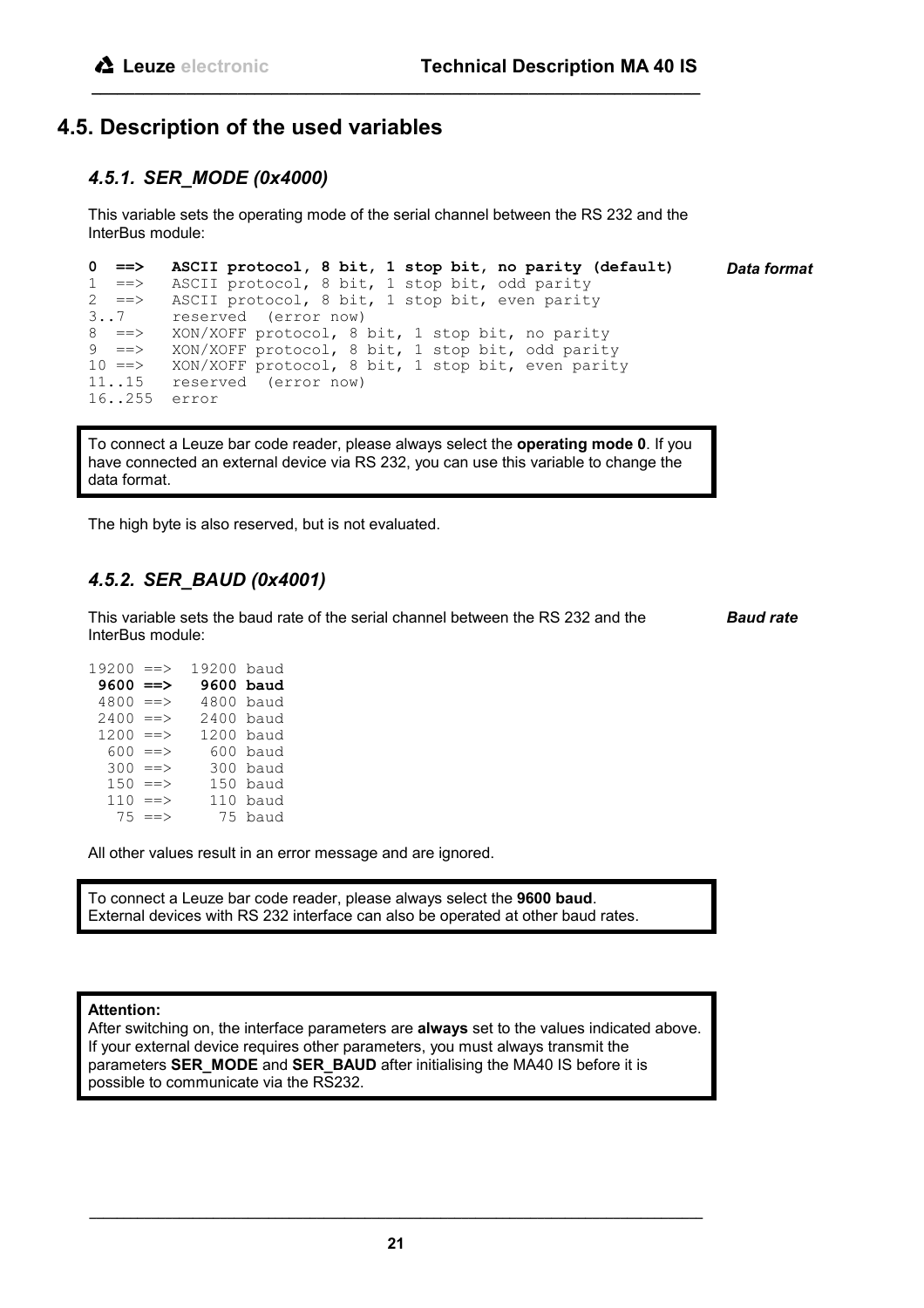## *4.5.3. SIO\_SEND (0x4002)*

Send buffer, for writing data to the InterBus-S *Writing data*

> sio send  $[0]$  ==> length of net data (  $0..16$  ) sio send  $[1$  .. 16] ==> net data, or filler bytes

When transmitting data to the MA 40 IS, the the length of the net data from the master must be specified using the *write* command.

**\_\_\_\_\_\_\_\_\_\_\_\_\_\_\_\_\_\_\_\_\_\_\_\_\_\_\_\_\_\_\_\_\_\_\_\_\_\_\_\_\_\_\_\_\_\_\_\_\_\_\_\_\_\_\_\_\_\_\_\_\_\_\_\_\_\_\_\_\_\_\_**

## *4.5.4. SIO\_RECV (0x4003)*

*Reading data*

Receive buffer, for reading data from the Interbus-S

sio recv  $[0]$  ==> length of net data (  $0..16$  )  $sio$  recv  $[1..16]$  ==> net data, or filler bytes

The user must evaluate the length byte, as the filler bytes contain no user data!

## **4.6. Non-implemented commands**

| Start | start program |
|-------|---------------|
| Stop  | stop program  |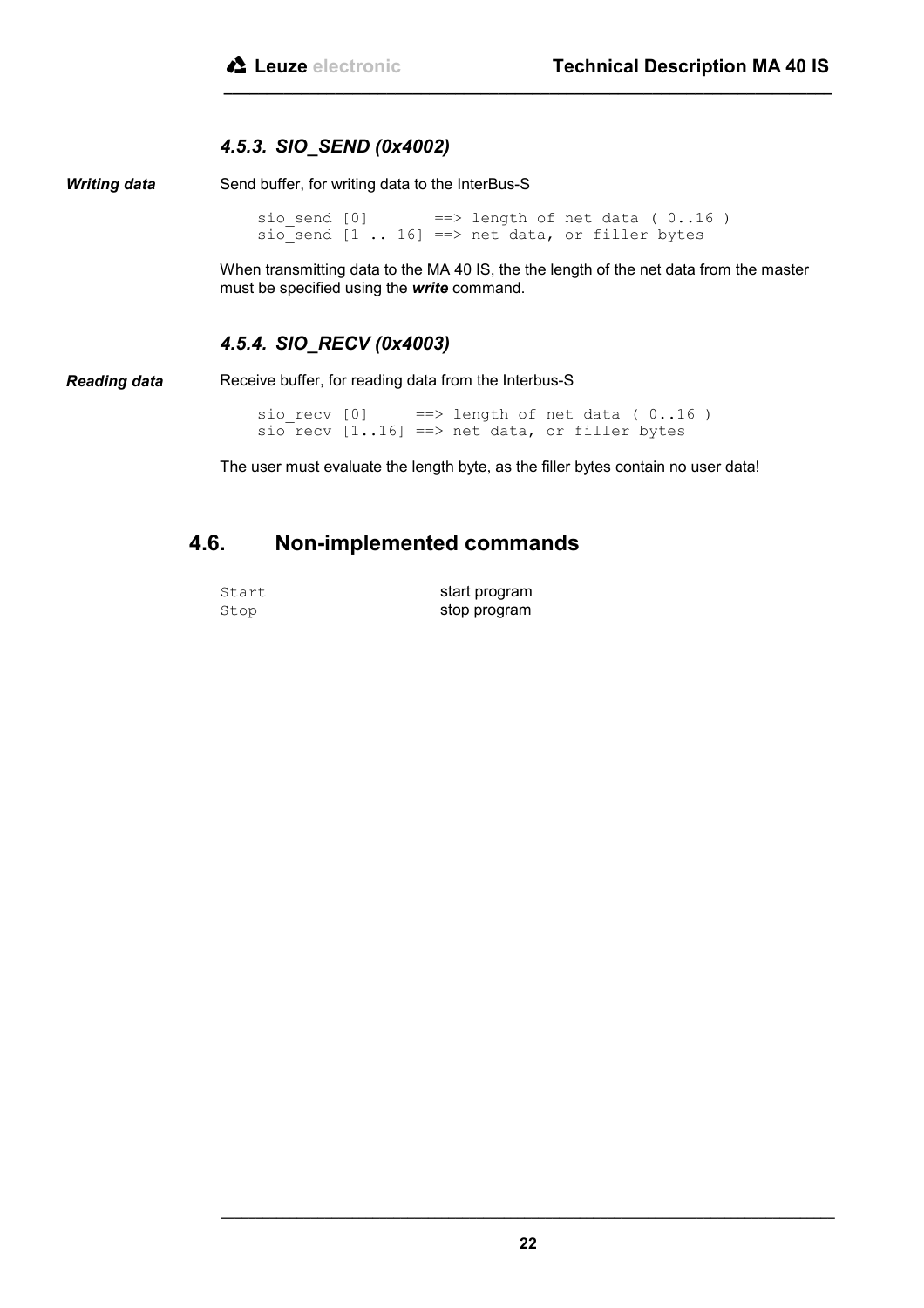## **5. InterBus-S diagnosis with PC**

## **5.1. PCPM (monitoring program for InterBus)**

With this monitoring program and a suitable PC-interface card (e.g. IBS PC AT UM) for the InterBus, communication with the MA 40 IS can be established via the PCP: *PCPM monitor program*

## *5.1.1. Initialising the PCP communication: initiate request*

The initialisation of the PCP communication is started with the initiate request command. *Initialisation*

The following functions in the PCPM must first be activated:

| 1.) Communication<br>2.) PMS services<br>3.) Context management<br>4.) Initiate<br>5.) Request<br>Initiate request<br>ok | (*Note: request command)<br>"Communication Reference: 02" (*Note: InterBus Addr. 02) |
|--------------------------------------------------------------------------------------------------------------------------|--------------------------------------------------------------------------------------|
| $\rightarrow$ Initiate confirmation                                                                                      | (*Note: pos. acknowledgement<br>of the slave)                                        |

**\_\_\_\_\_\_\_\_\_\_\_\_\_\_\_\_\_\_\_\_\_\_\_\_\_\_\_\_\_\_\_\_\_\_\_\_\_\_\_\_\_\_\_\_\_\_\_\_\_\_\_\_\_\_\_\_\_\_\_\_\_\_\_\_\_\_\_\_\_\_\_**

After the slave has been correctly initialised, the data of the receive buffer can be read out with the read request command or data written to the send buffer with the write request command.

### *5.1.2. Reading the receive buffer: read request*

After a label has been read, the input word contains the number  $0 \times 0$  FOA. "0A" indicates that the receive buffer is full and can be read out. The receive buffer is read out by using the communication command read request. *Read request*

```
1.) Communication
2.) PMS services
3.) Variable access
4.) Read
5.) Request
     Read Request
     "Communication Reference: 02
                             : 4003"ok
--> Read confirmation
      "Result (+)"
      "Data
        10 02 30 31 32 33 34 33 32 31
        30 39 39 0d 0a 02 35"
```
**Note:** All numbers are displayed in hexadecimal format  $0 \times 10$  -->  $16_{\text{dec}}$ . A total of 17 data bytes are transmitted per request. Here, the first byte specifies how many of subsequent data bytes are valid: here  $0 \times 10$  --> 16 bytes.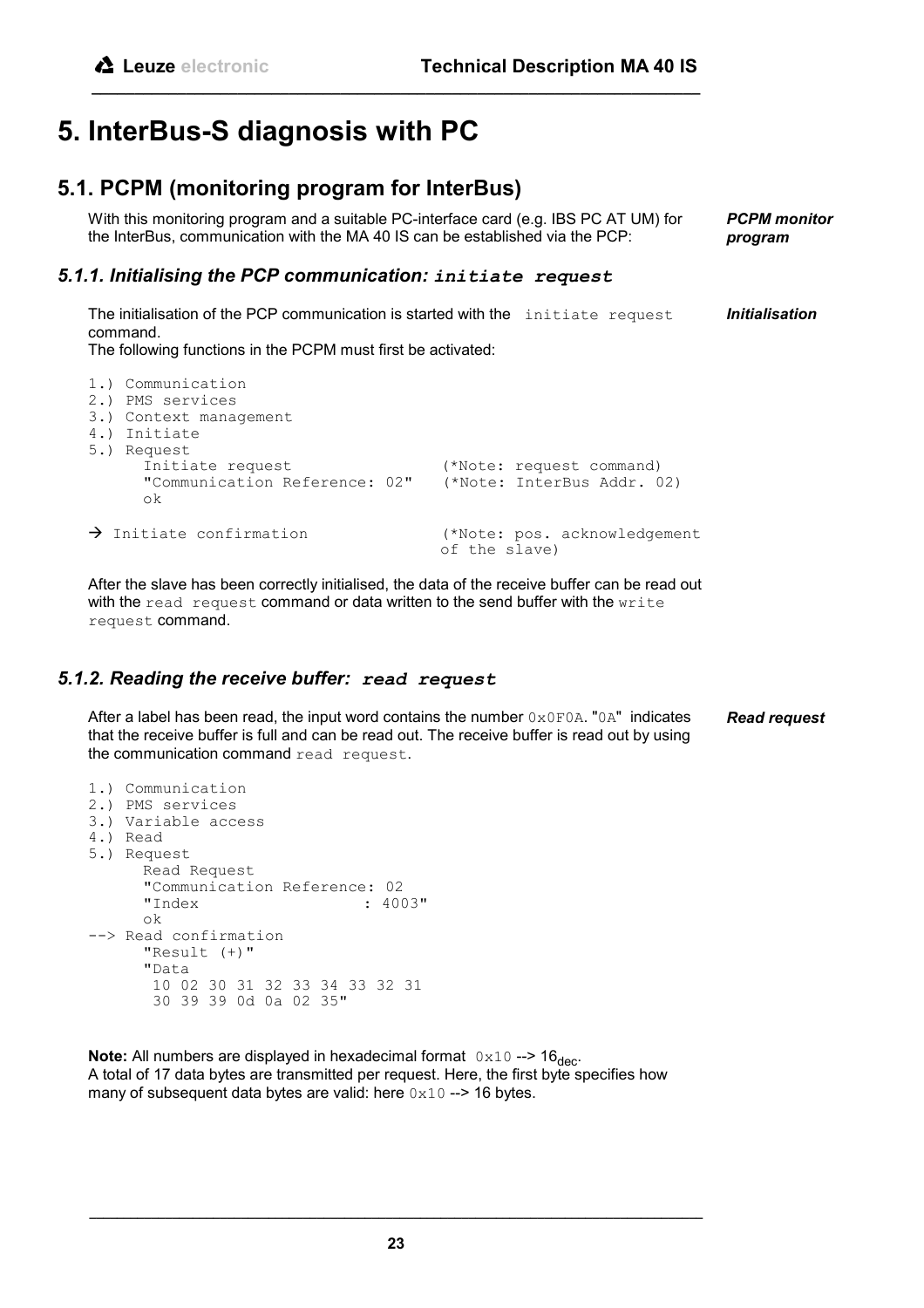*Read request*

If the number  $0 \times 0$  FOA is still contained in the input word, this indicates that the receive butter still contains data. To read out this data as well, the procedure described above must be repeated. The result is, for example:

**\_\_\_\_\_\_\_\_\_\_\_\_\_\_\_\_\_\_\_\_\_\_\_\_\_\_\_\_\_\_\_\_\_\_\_\_\_\_\_\_\_\_\_\_\_\_\_\_\_\_\_\_\_\_\_\_\_\_\_\_\_\_\_\_\_\_\_\_\_\_\_**

"Data 0e 34 33 32 31 30 31 32 33 34 35 36 37 0d 0a ff ff"

with  $0 \times 0$ E --> 14 $_{\text{dec}}$  user data

The receive buffer is now empty, and the input word now contains  $0 \times 0<sup>F08</sup>$ .

Address of the receive buffer: 0x4003

#### *5.1.3. Writing the send buffer: write request*

*Write request*

If data are to be sent to the device, communication is performed via the PCP command write request. The data transmitted via the InterBus-S are passed on immediately to the RS232 interface.

1.) Communication 2.) PMS services 3.) Variable access 4.) Write 5.) Request Write Request "Communication Reference: 02  $: 4002"$ "Data 04 02 61 0d 0a 00 00 00 00 00 00 00 00 00 00 00 00"

Note: All numbers are displayed in hexadecimal format. 17 bytes of data must always be transmitted. Here, the first byte specifies the number of relevant data (here: 4). Successful transmission is indicated with

Write confirmation "Result (+)"

The data is then passed on via the RS232 interface.

Address of the send buffer: 0x4002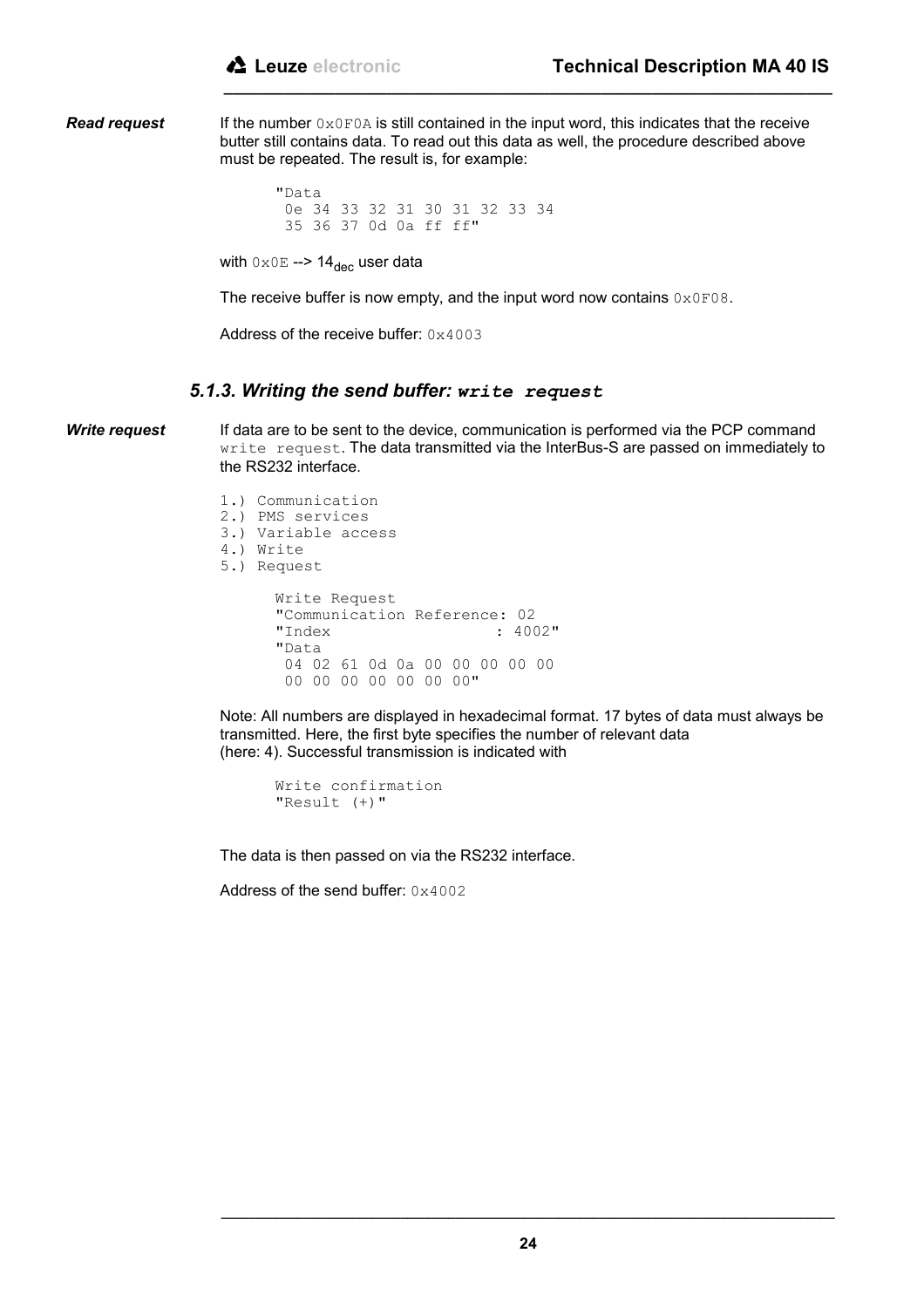## **5.2. User program in "C"**

To maintain automatic, continuous MA 40 IS communication with a PC switching component, a user program can be written (e.g. in the programming language "C").

**\_\_\_\_\_\_\_\_\_\_\_\_\_\_\_\_\_\_\_\_\_\_\_\_\_\_\_\_\_\_\_\_\_\_\_\_\_\_\_\_\_\_\_\_\_\_\_\_\_\_\_\_\_\_\_\_\_\_\_\_\_\_\_\_\_\_\_\_\_\_\_**

*Automatic communication*

## *5.2.1. Receiving MA 40 IS data*

During the cycle, the status bit "receive buffer contains data" is analysed by the program, and if necessary, the command read request sent. *Receiving data*

| Input data word $=$ | $0 \times 0 F08$     | no data in receive buffer    |
|---------------------|----------------------|------------------------------|
|                     | $0 \times 0$ $F0A$ : | receive buffer contains data |

This procedure is repeated until the receive buffer in the MA 40 IS is completely empty (input data word =  $0 \times 0 08$ ).



**Fig. 14:** *Structogram: get data from MA 40 IS*

## *5.2.2. Sending data*

If data are to be sent to the MA 40 IS (e.g. parameter set or control commands), then these data will be packed in blocks of max. 16 bytes, with the length byte correspondingly calculated, and this block sent using the write request command. After confirmation by the MA 40 IS (write confirmation), the next block can be sent.

*Sending data*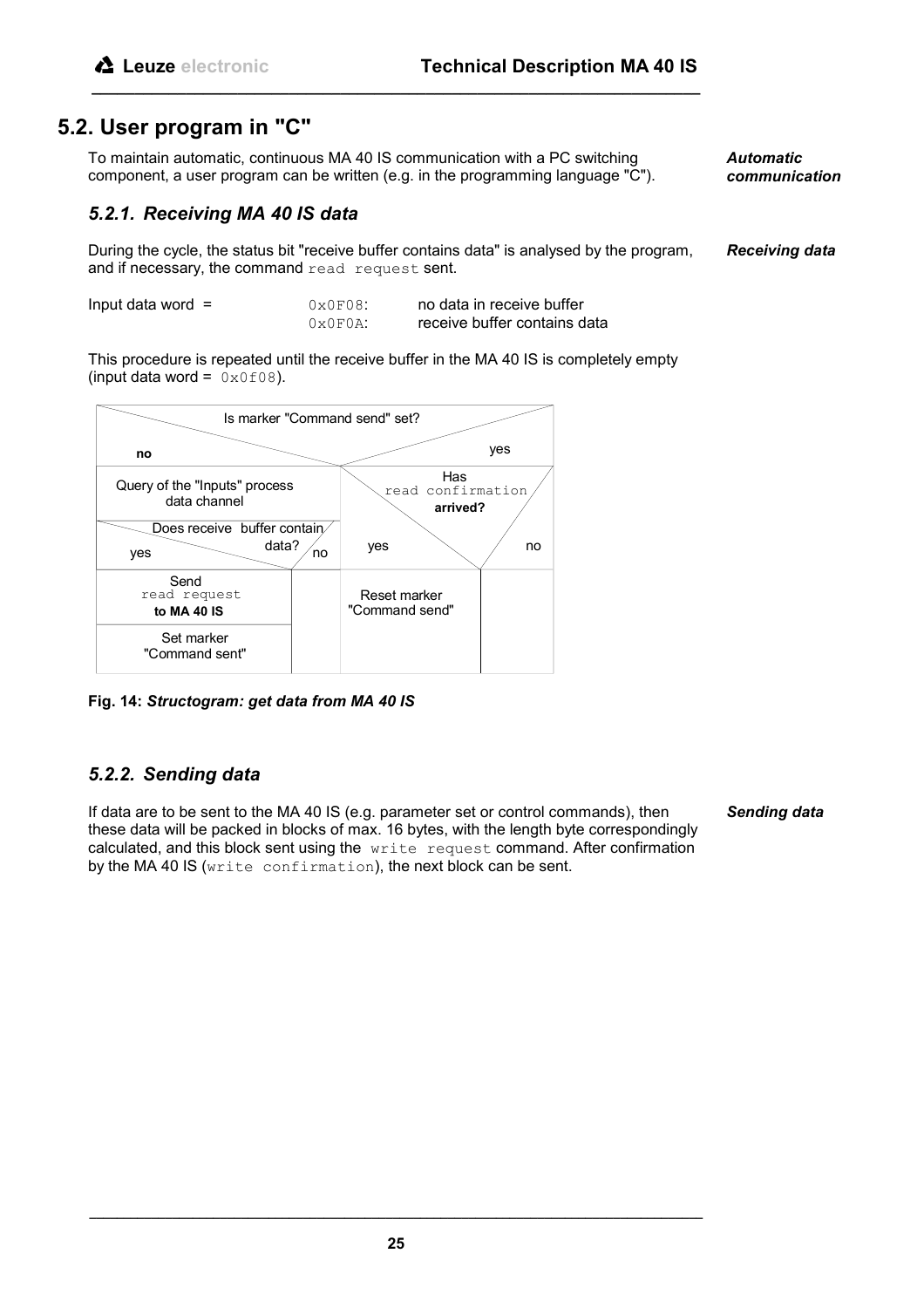

**Fig. 15:** *Structogram: Send data to the MA 40 IS*

If many data blocks are to be sent in succession to the MA 40 IS, it is useful to query the "Send buffer full" status bit in order to avoid a buffer overflow. *Monitoring the send buffer*

Literature about programming the PC switching component:

[1] Phoenix Contact, InterBus-S User Manual for the InterBus-S, PC Interface Card IBS PC AT UM Order No.: 2754477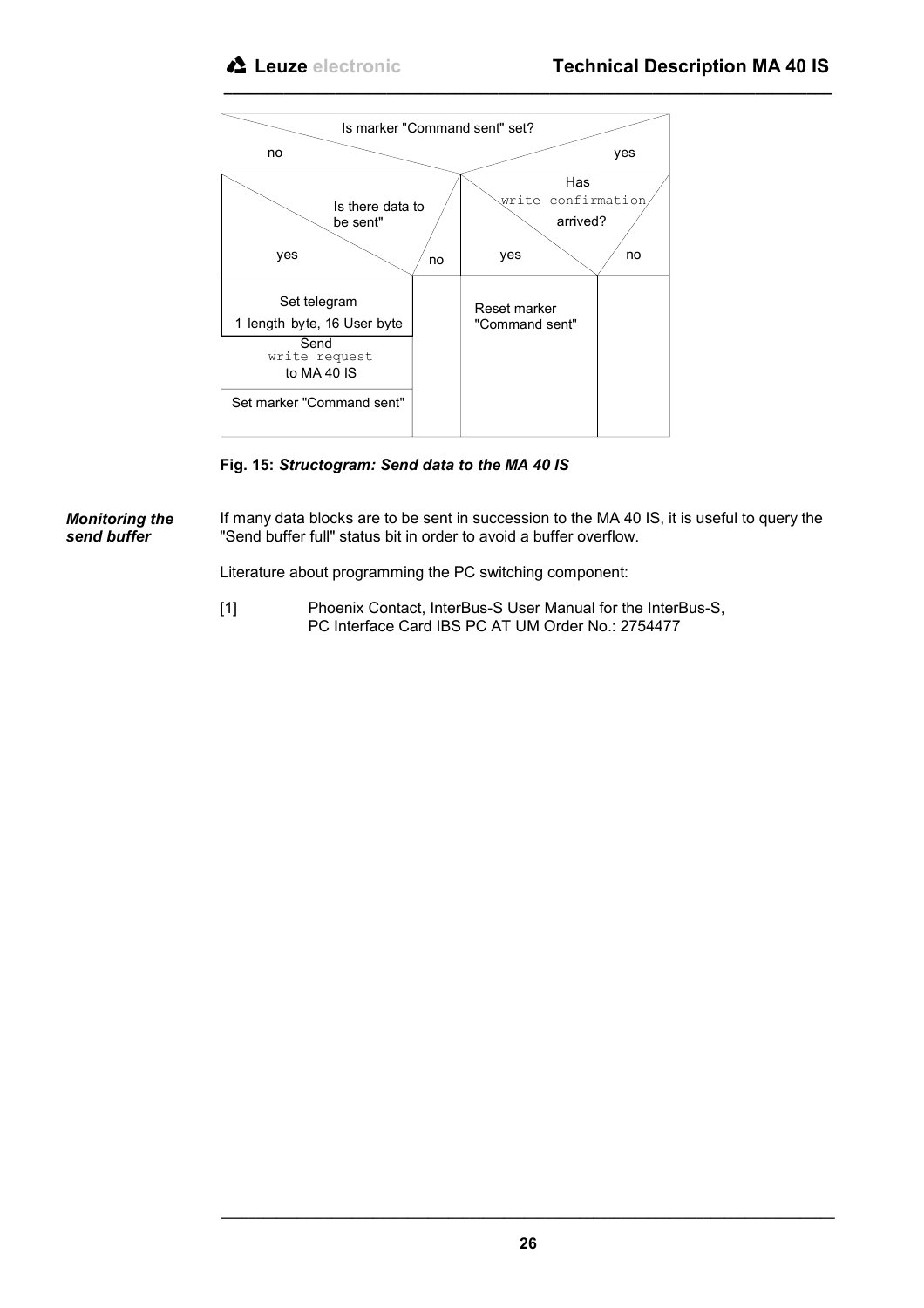# **6. Appendix**

## **6.1. ASCII Table**

| <b>HEX</b> | <b>DEC</b> | <b>CTRL</b> | <b>ABV</b>               | <b>ENGLISH</b>                               | <b>GERMAN</b>                                             |
|------------|------------|-------------|--------------------------|----------------------------------------------|-----------------------------------------------------------|
|            |            |             |                          |                                              |                                                           |
| 00         | 0          | $\alpha$    | <b>NUL</b>               | <b>NULL</b>                                  | Null                                                      |
| 01         | 1          | ۸A          | SOH                      | START OF HEADING                             | Kopfzeilenbeginn                                          |
| 02         | 2          | ^B          | STX                      | START OF TEXT                                | Textanfangszeichen                                        |
| 03         | 3          | ^C          | <b>ETX</b>               | END OF TEXT                                  | Textendezeichen                                           |
| 04<br>05   | 4<br>5     | ^D<br>^E    | <b>EOT</b><br><b>ENQ</b> | <b>END OF TRANSMISSION</b><br><b>ENQUIRY</b> | Ende der Übertragung<br>Aufforderung zur Datenübertragung |
| 06         | 6          | ^F          | <b>ACK</b>               | <b>ACKNOWLEDGE</b>                           | Positive Rückmeldung                                      |
| 07         | 7          | ^G          | <b>BEL</b>               | <b>BELL</b>                                  | Klingelzeichen                                            |
| 08         | 8          | ^H          | BS                       | <b>BACKSPACE</b>                             | Rückwärtsschritt                                          |
| 09         | 9          | 시           | HT                       | HORIZONTAL TABULATOR                         | <b>Horizontal Tabulator</b>                               |
| 0A         | 10         | λJ          | LF                       | <b>LINE FEED</b>                             | Zeilenvorschub                                            |
| 0B         | 11         | ٨K          | VT                       | <b>VERTICAL TABULATOR</b>                    | Vertikal Tabulator                                        |
| 0C         | 12         | ^L          | FF                       | <b>FORM FEED</b>                             | Seitenvorschub                                            |
| 0D         | 13         | ^M          | CR                       | <b>CARRIAGE RETURN</b>                       | Wagenrücklauf                                             |
| 0E         | 14         | ^N<br>^O    | <b>SO</b>                | SHIFT OUT<br>SHIFT IN                        | Dauerumschaltungszeichen                                  |
| 0F<br>10   | 15<br>16   | ٨P          | SI<br><b>DLE</b>         | DATA LINK ESCAPE                             | Rückschaltungszeichen<br>Datenübertragungsumschaltung     |
| 11         | 17         | ^Q          | DC <sub>1</sub>          | DEVICE CONTROL 1 (X-ON)                      | Gerätesteuerzeichen 1                                     |
| 12         | 18         | ٨R          | DC <sub>2</sub>          | DEVICE CONTROL 2 (TAPE)                      | Gerätesteuerzeichen 2                                     |
| 13         | 19         | ^S          | DC <sub>3</sub>          | DEVICE CONTROL 3 (X-OFF)                     | Gerätesteuerzeichen 3                                     |
| 14         | 20         | ^T          | DC4                      | DEVICE CONTROL 4                             | Gerätesteuerzeichen 4                                     |
| 15         | 21         | ^U          | <b>NAK</b>               | NEGATIVE (/Tape) ACKNOWLEDGE                 | Negative Rückmeldung                                      |
| 16         | 22         | ^V          | <b>SYN</b>               | SYNCRONOUS IDLE                              | Synchronisierung                                          |
| 17         | 23         | ^W          | <b>ETB</b>               | END OF TRANSMISSION BLOCK                    | Ende des Datenübertragungsblocks                          |
| 18         | 24         | ٨X          | CAN                      | CANCEL                                       | Ungültig                                                  |
| 19         | 25         | ٨Y          | EM                       | END OF MEDIUM                                | Ende der Aufzeichnung                                     |
| 1A         | 26         | ٨Z          | SUB                      | <b>SUBSTITUTE</b>                            | Substitution                                              |
| 1B         | 27         | ^ſ          | <b>ESC</b>               | <b>ESCAPE</b>                                | Umschaltung                                               |
| 1C         | 28         | $\sqrt{ }$  | FS                       | <b>FILE SEPARATOR</b>                        | Hauptgruppentrennzeichen                                  |
| 1D         | 29         | ^]<br>W     | GS                       | <b>GROUP SEPARATOR</b>                       | Gruppentrennzeichen                                       |
| 1E         | 30         | ٨           | <b>RS</b>                | RECORD SEPARATOR                             | Untergruppentrennzeichen                                  |
| 1F<br>20   | 31<br>32   |             | US<br>SP                 | <b>UNIT SEPARATOR</b><br><b>SPACE</b>        | Teilgruppentrennzeichen<br>Leerzeichen                    |
| 21         | 33         |             | Î                        | <b>EXCLAMATION POINT</b>                     | Ausrufungszeichen                                         |
| 22         | 34         |             | $\pmb{\mathfrak{m}}$     | <b>QUOTATION MARK</b>                        | Anführungszeichen                                         |
| 23         | 35         |             | $\#$                     | NUMBER SIGN                                  | Nummerzeichen                                             |
| 24         | 36         |             | \$                       | <b>DOLLAR SIGN</b>                           | Dollarzeichen                                             |
| 25         | 37         |             | %                        | PERCENT SIGN                                 | Prozentzeichen                                            |
| 26         | 38         |             | &                        | AMPERSAND                                    | Kommerzielles UND-Zeichen                                 |
| 27         | 39         |             | ٠                        | <b>APOSTROPHE</b>                            | Apostroph                                                 |
| 28         | 40         |             |                          | OPENING PARENTHESIS                          | runde Klammer (offen)                                     |
| 29         | 41         |             | ١                        | <b>CLOSING PARENTHESIS</b>                   | runde Klammer (geschlossen)                               |
| 2A         | 42         |             | $\star$                  | <b>ASTERISK</b>                              | Stern                                                     |
| 2B         | 43         |             | $\ddot{}$                | <b>PLUS</b>                                  | Pluszeichen                                               |
| 2C         | 44         |             |                          | <b>COMMA</b>                                 | Komma                                                     |
| 2D<br>2E   | 45<br>46   |             | L,                       | <b>HYPHEN (MINUS)</b><br>PERIOD (DECIMAL)    | Bindestrich (Minuszeichen)<br>Punkt                       |
| 2F         | 47         |             | $\prime$                 | <b>SLANT</b>                                 | Schrägstrich (rechts)                                     |
| 30         | 48         |             | 0                        |                                              |                                                           |
| 31         | 49         |             | $\mathbf{1}$             |                                              |                                                           |
| 32         | 50         |             | 2                        |                                              |                                                           |
| 33         | 51         |             | 3                        |                                              |                                                           |
| 34         | 52         |             | 4                        |                                              |                                                           |
| 35         | 53         |             | 5                        |                                              |                                                           |
| 36         | 54         |             | 6                        |                                              |                                                           |
| 37         | 55         |             | 7                        |                                              |                                                           |
| 38         | 56         |             | 8                        |                                              |                                                           |
| 39         | 57         |             | 9                        |                                              |                                                           |
| 3A         | 58         |             | $\ddot{\phantom{a}}$     | <b>COLON</b>                                 | Doppelpunkt                                               |
| 3B         | 59         |             |                          | SEMI-COLON                                   | Semikolen                                                 |
| 3C         | 60         |             | $\,<$                    | <b>LESS THEN</b>                             | Kleiner als                                               |
| 3D<br>3E   | 61<br>62   |             | $\equiv$<br>$\mathbf{L}$ | <b>EQUALS</b><br><b>GREATER THEN</b>         | Gleichheitszeichen<br>Größer als                          |
| 3F         | 63         |             | ?                        | <b>QUESTION MARK</b>                         | Fragezeichen                                              |
| 40         | 64         |             | @                        | <b>COMMERCIAL AT</b>                         | Kommerzielles a-Zeichen                                   |
|            |            |             |                          |                                              |                                                           |

**\_\_\_\_\_\_\_\_\_\_\_\_\_\_\_\_\_\_\_\_\_\_\_\_\_\_\_\_\_\_\_\_\_\_\_\_\_\_\_\_\_\_\_\_\_\_\_\_\_\_\_\_\_\_\_\_\_\_\_\_\_\_\_\_\_\_\_\_\_\_\_**

*ASCII Table*